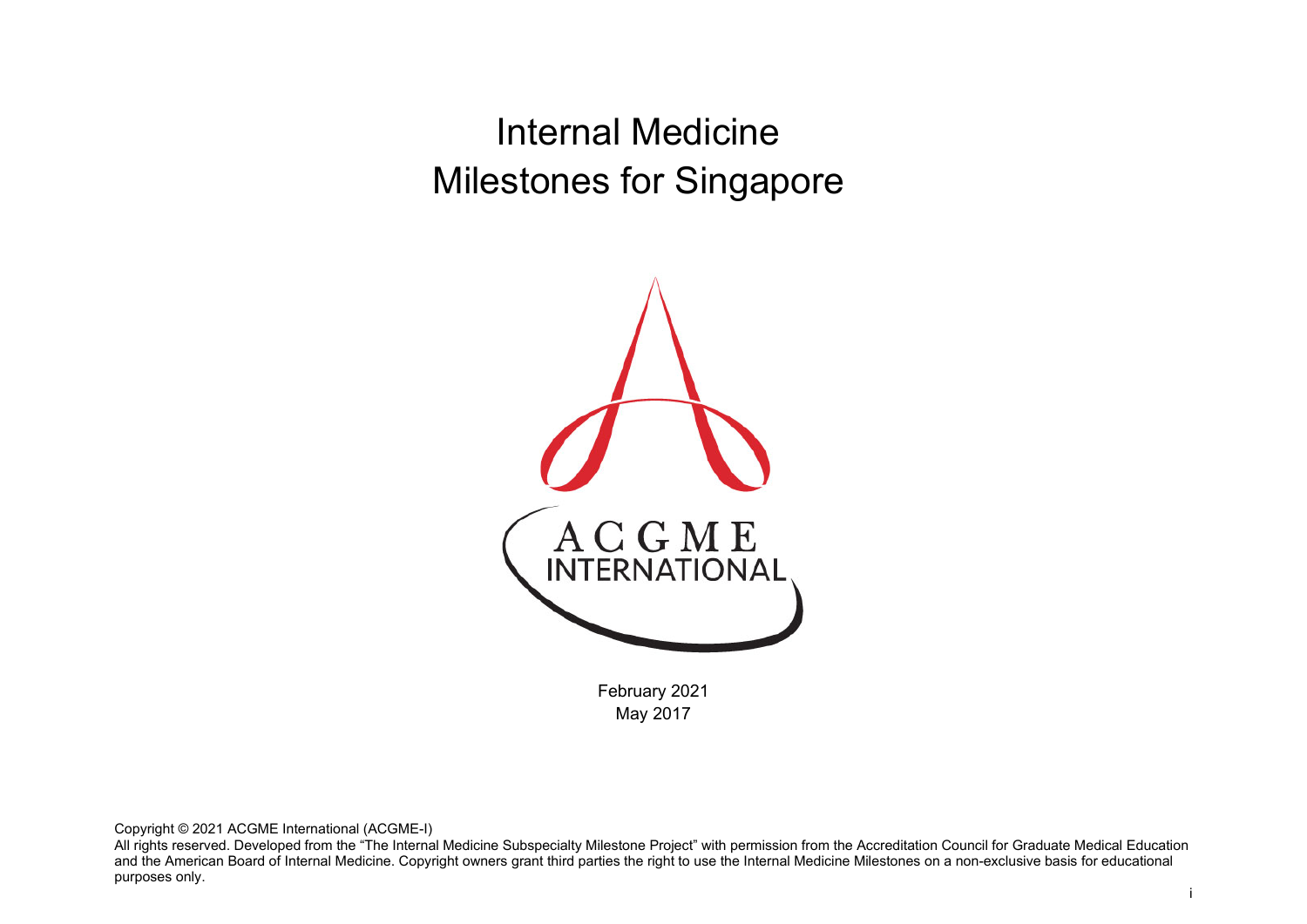### **The Internal Medicine Milestones for Singapore**

The Milestones are designed only for use in evaluation of residents in the context of their participation in ACGME International (ACGME-I) accredited residency programs. The Milestones provide a framework for assessing the development of the resident in key dimensions of physician competence in a specialty. They neither represent the entirety of the dimensions of the six domains of physician competence, nor are they designed to be relevant in any other context.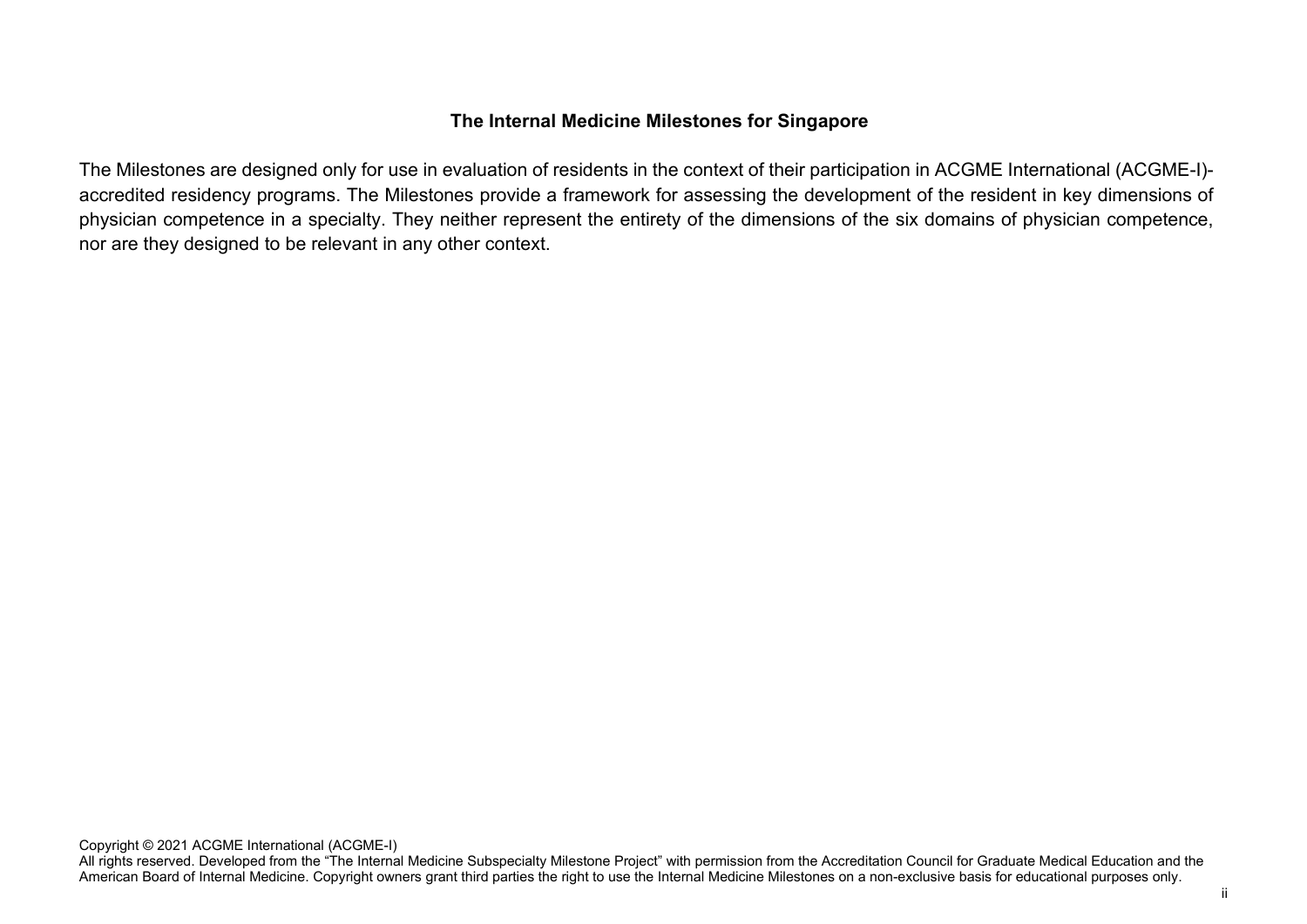# **Milestones Reporting**

This document presents milestones designed for programs to use in semi-annual review of resident performance and reporting to ACGME-I. Milestones are knowledge, skills, attitudes, and other attributes for each of the ACGME-I competencies organized in a developmental framework from less to more advanced. They are descriptors and targets for resident performance as a learner moves from entry into their program through graduation.

For each period, review and reporting will involve selecting milestone levels that best describe each resident's current performance and attributes. Milestones are arranged in numbered levels. Tracking from "Level 1" to "Level 5" is synonymous with moving from novice to expert in the specialty. These levels do not correspond with time in the educational program. Dependent upon previous education and experience, residents may enter a program at varying points in the Milestones.

Selection of a level implies that the resident substantially demonstrates the milestones in that level, as well as those in lower levels (see the diagram on page v).

| Level 1 | The resident demonstrates milestones expected of an incoming resident.                                                                                                                                                                                                                         |
|---------|------------------------------------------------------------------------------------------------------------------------------------------------------------------------------------------------------------------------------------------------------------------------------------------------|
| Level 2 | The resident is advancing and demonstrates additional milestones but is not yet performing at a mid-residency level.                                                                                                                                                                           |
| Level 3 | The resident continues to advance and demonstrate additional milestones; the resident demonstrates most<br>milestones targeted for residency in this subcompetency.                                                                                                                            |
| Level 4 | The resident has advanced and now substantially demonstrates the milestones targeted for residency. This level<br>is designed as the graduation target.                                                                                                                                        |
| Level 5 | The resident has advanced beyond performance targets set for residency and is demonstrating "aspirational"<br>goals which might describe the performance of someone who has been in practice for several years. It is<br>expected that only a few exceptional residents will reach this level. |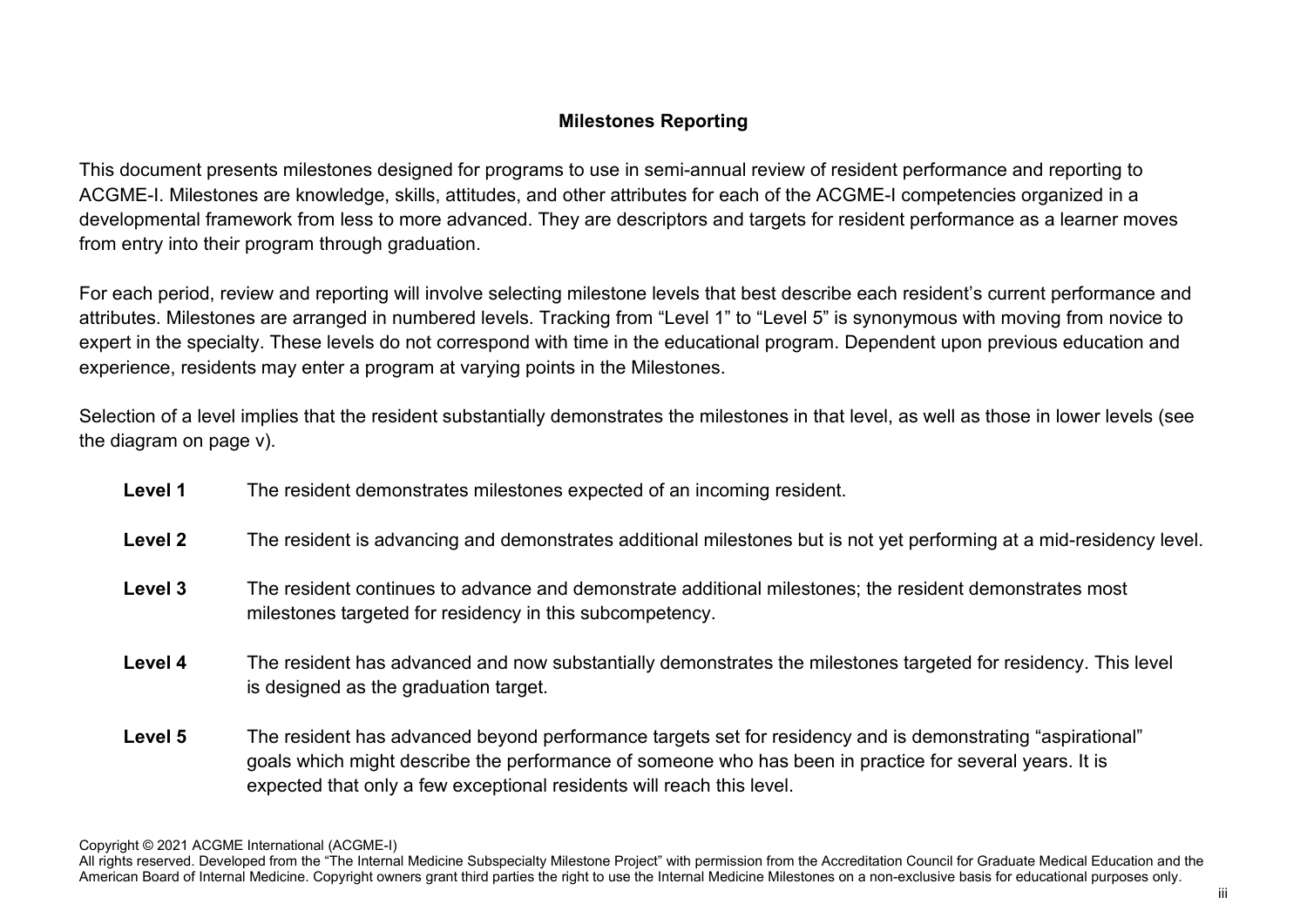## **Additional Notes**

The "Level 4" Milestones are designed as the graduation *target* and *do not* represent a graduation *requirement*. Making decisions about readiness for graduation is the purview of the program director. Study of Milestones performance data will be required before ACGME-I and its partners will be able to determine whether milestones in the first four levels appropriately represent the developmental framework, and whether Milestone data overall are of sufficient quality to be used for high-stakes decisions.

*Answers to Frequently Asked Questions about Milestones are posted on the [ACGME-I website.](http://www.acgme-i.org/)*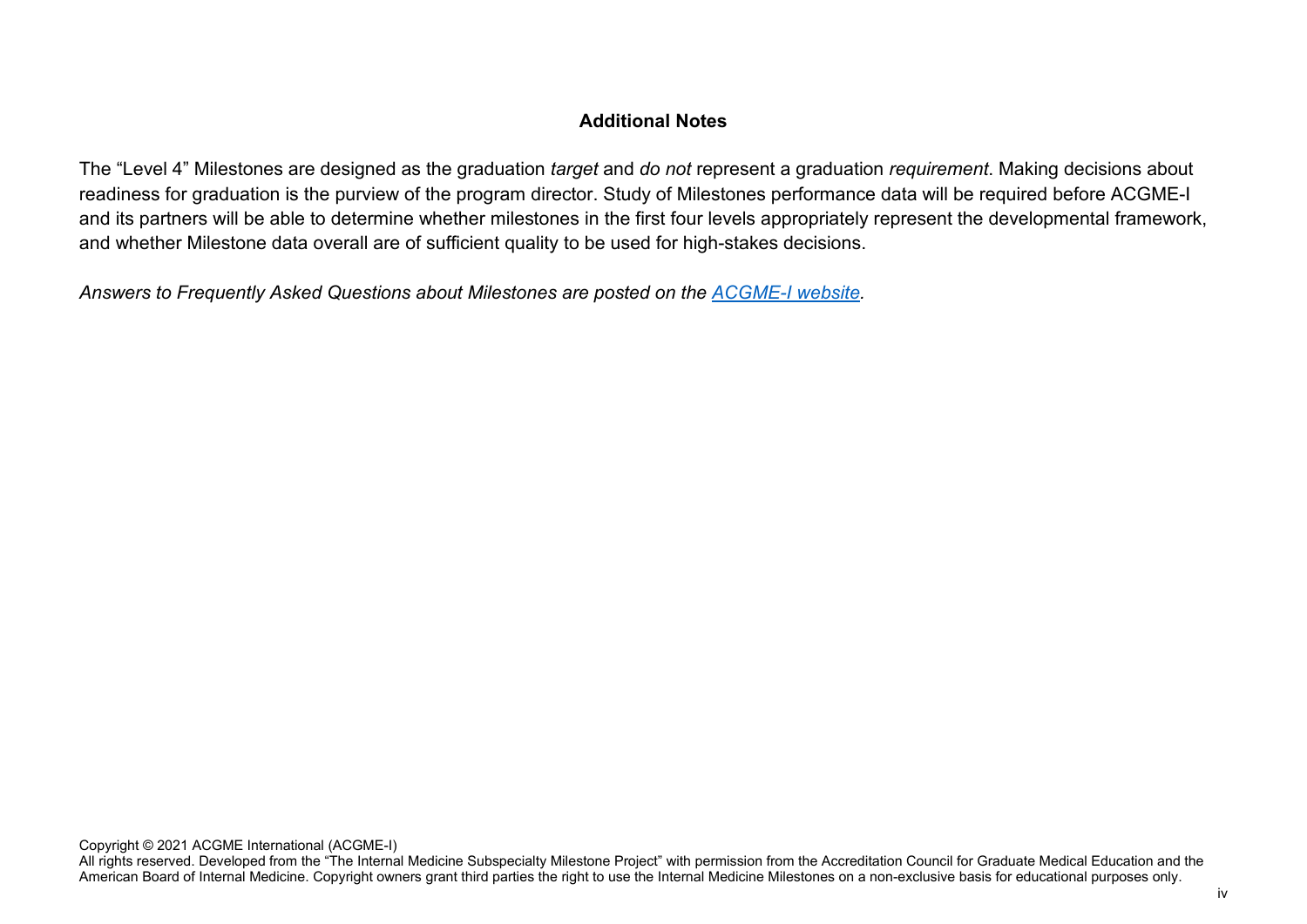The diagram below presents an example set of milestones for one subcompetency in the same format as the ACGME-I Report Worksheet. For each reporting period, a learner's performance on the milestones for each subcompetency will be indicated by selecting the level of milestones that best describes that learner's performance in relation to those milestones.

| Practice-Based Learning and Improvement 2: Reflective Practice and Commitment to Personal Growth      |                                                                                                                        |                                                                                                                                            |                                                         |                                                                                                                                   |                                                                                            |
|-------------------------------------------------------------------------------------------------------|------------------------------------------------------------------------------------------------------------------------|--------------------------------------------------------------------------------------------------------------------------------------------|---------------------------------------------------------|-----------------------------------------------------------------------------------------------------------------------------------|--------------------------------------------------------------------------------------------|
| Level 1                                                                                               | Level 2                                                                                                                | Level 3                                                                                                                                    |                                                         | Level 4                                                                                                                           | Level 5                                                                                    |
| Accepts responsibility for<br>personal and professional<br>development by<br>establishing goals       | Demonstrates openness to<br>performance data<br>(feedback and other input)<br>in order to inform goals                 | Seeks performance data<br>episodically, with<br>adaptability and humility                                                                  |                                                         | Intentionally seeks<br>performance data<br>consistently, with<br>adaptability and humility                                        | Role models consistently<br>seeking performance data,<br>with adaptability and<br>humility |
| Identifies the factors that<br>contribute to gap(s)<br>between expectations and<br>actual performance | Analyzes and reflects on<br>the factors that contribute<br>to gap(s) between<br>expectations and actual<br>performance | Analyzes, reflects on, and<br>institutes behavioral<br>change(s) to narrow the<br>gap(s) between<br>expectations and actual<br>performance |                                                         | Challenges assumptions<br>and considers alternatives<br>in narrowing the gap(s)<br>between expectations and<br>actual performance | Coaches others on<br>reflective practice                                                   |
| Actively seeks<br>opportunities to improve                                                            | Designs and implements a<br>learning plan, with<br>prompting                                                           |                                                                                                                                            | Independently creates and<br>implements a learning plan | Uses performance data to<br>measure the effectiveness<br>of the learning plan and,<br>when necessary, improves<br>it              | Facilitates the design and<br>implementation of learning<br>plans for others               |
|                                                                                                       |                                                                                                                        |                                                                                                                                            |                                                         |                                                                                                                                   |                                                                                            |
| Comments:<br>Not Yet Achieved Level 1                                                                 |                                                                                                                        |                                                                                                                                            |                                                         |                                                                                                                                   |                                                                                            |
|                                                                                                       |                                                                                                                        |                                                                                                                                            |                                                         | Selecting a response box on the line in                                                                                           |                                                                                            |
|                                                                                                       | Selecting a response box in the middle<br>of a level implies that milestones in that                                   |                                                                                                                                            |                                                         | between levels indicates that milestones<br>in lower levels have been substantially                                               |                                                                                            |
|                                                                                                       | level and in lower levels have been<br>substantially demonstrated.                                                     |                                                                                                                                            |                                                         | demonstrated as well as some<br>milestones in the higher level(s).                                                                |                                                                                            |

Copyright © 2021 ACGME International (ACGME-I)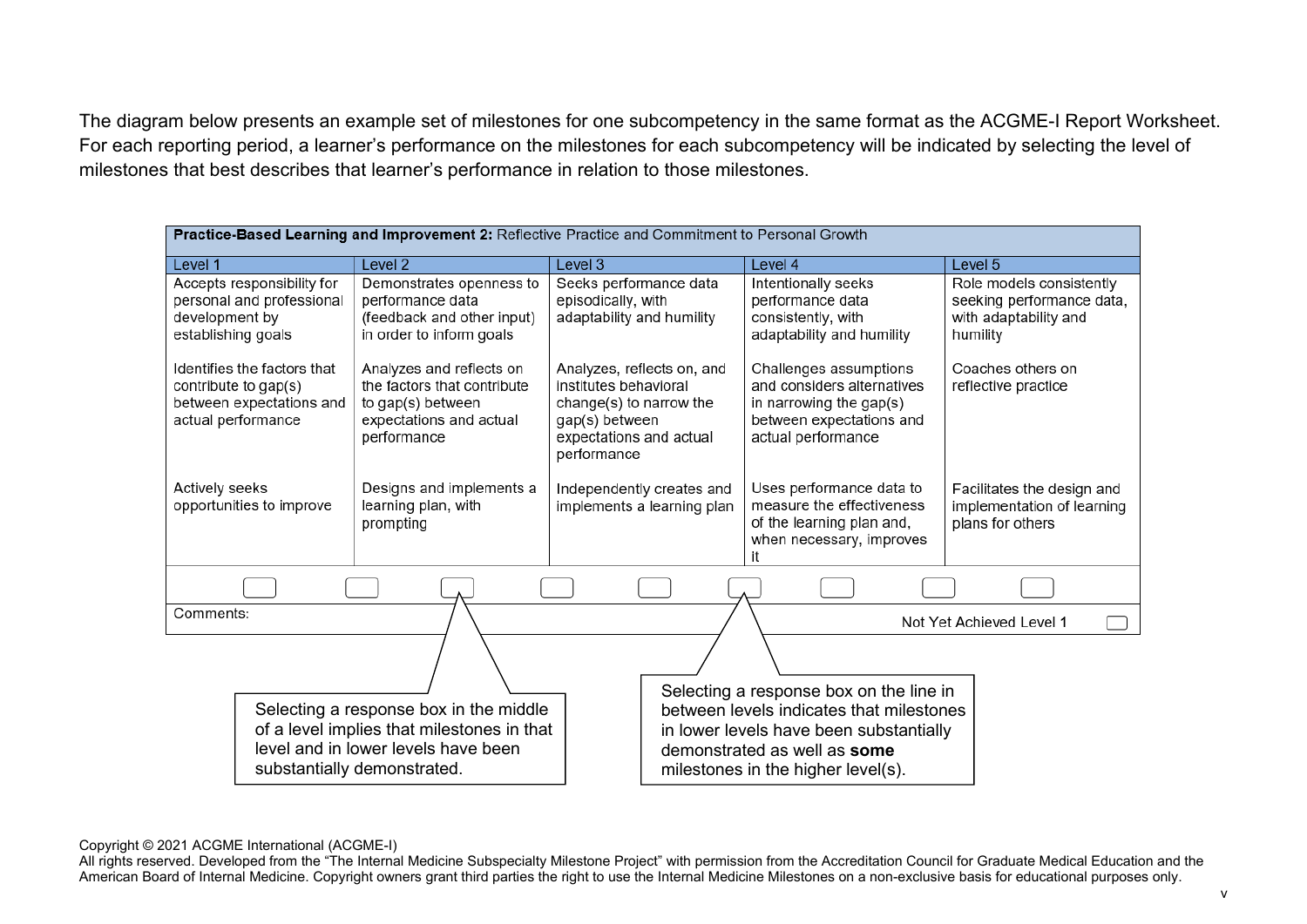|                                                         |                              |                            | Patient Care 1: Gathers and Synthesizes Essential and Accurate information to Denne Each Patient's Chinical Problem(s) |                                                         |
|---------------------------------------------------------|------------------------------|----------------------------|------------------------------------------------------------------------------------------------------------------------|---------------------------------------------------------|
| Level 1                                                 | Level <sub>2</sub>           | Level 3                    | Level 4                                                                                                                | Level 5                                                 |
| Occasionally collects                                   | Consistently acquires        | Consistently acquires      | Acquires accurate histories                                                                                            | Obtains relevant historical                             |
| accurate historical data                                | accurate and relevant        | accurate and relevant      | from patients in an                                                                                                    | subtleties, including                                   |
|                                                         | histories                    | histories from patients    | efficient, prioritized, and                                                                                            | sensitive information that                              |
| Performs physical exam,                                 |                              |                            | hypothesis-driven fashion                                                                                              | informs the differential                                |
| but misses some key                                     | Consistently performs        | Consistently performs      |                                                                                                                        | diagnosis                                               |
| physical exam findings                                  | accurate and appropriately   | accurate and appropriately | Performs accurate physical                                                                                             |                                                         |
|                                                         | thorough physical exams      | thorough physical exams    | exams that are targeted to                                                                                             | Identifies subtle or unusual                            |
| Relies exclusively on                                   |                              |                            | the patient's complaints                                                                                               | physical exam findings                                  |
| documentation of others to                              | Consistently recognizes      | Uses collected data to     |                                                                                                                        |                                                         |
| generate own database or                                | patient's central clinical   | define a patient's central | Synthesizes data to                                                                                                    | Efficiently uses all sources                            |
| differential diagnosis or is                            | problem but develops         | clinical problem(s)        | generate a prioritized                                                                                                 | of secondary data to                                    |
| overly reliant on secondary                             | limited differential         |                            | differential diagnosis and                                                                                             | inform differential                                     |
| data                                                    | diagnoses                    |                            | problem list                                                                                                           | diagnosis                                               |
|                                                         |                              |                            |                                                                                                                        |                                                         |
| Occasionally recognizes                                 | Consistently recognizes      |                            | Effectively uses history                                                                                               | Role models and teaches                                 |
| patient's central clinical                              | potentially life-threatening |                            | and physical examination<br>skills to minimize the need                                                                | the effective use of history                            |
| problems                                                | problems                     |                            |                                                                                                                        | and physical examination<br>skills to minimize the need |
|                                                         |                              |                            | for further diagnostic                                                                                                 |                                                         |
| Occasionally recognizes<br>potentially life-threatening |                              |                            | testing                                                                                                                | for further diagnostic<br>testing                       |
| problems                                                |                              |                            |                                                                                                                        |                                                         |
|                                                         |                              |                            |                                                                                                                        |                                                         |
|                                                         |                              |                            |                                                                                                                        |                                                         |
| Comments:                                               |                              |                            |                                                                                                                        | Not Yet Achieved Level 1                                |

**Patient Care 1:** Gathers and Synthesizes Essential and Accurate Information to Define Each Patient's Clinical Problem(s)

Copyright © 2021 ACGME International (ACGME-I)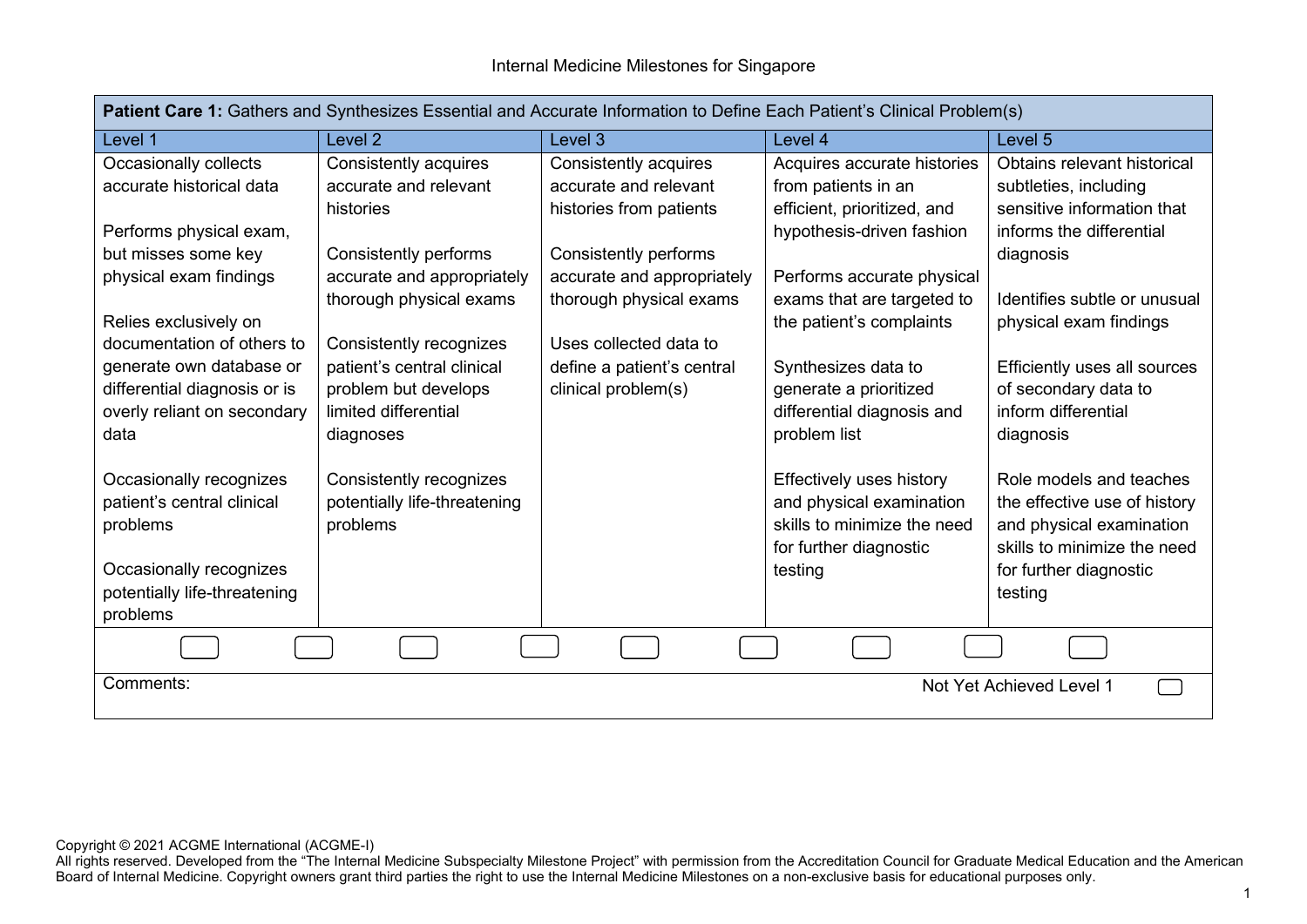| Patient Care 2: Develops and Achieves Comprehensive Management Plan for Each Patient |                                                                                    |                                                                                        |                                                                                                                          |                                                                                                                    |  |  |
|--------------------------------------------------------------------------------------|------------------------------------------------------------------------------------|----------------------------------------------------------------------------------------|--------------------------------------------------------------------------------------------------------------------------|--------------------------------------------------------------------------------------------------------------------|--|--|
| Level 1                                                                              | Level <sub>2</sub>                                                                 | Level 3                                                                                | Level 4                                                                                                                  | Level 5                                                                                                            |  |  |
| Care plans are appropriate<br>or accurate at times                                   | Consistently develops an<br>appropriate care plan but<br>seeks additional guidance | Consistently develops<br>appropriate care plan                                         | Appropriately modifies<br>care plans based on<br>patient's clinical course,                                              | Role models and teaches<br>complex and patient-<br>centered care                                                   |  |  |
| Occasionally reacts to<br>situations that require<br>urgent or emergency care        | when needed<br>Consistently react to                                               | <b>Consistently Recognizes</b><br>situations requiring urgent<br>or emergency care and | additional data, and patient<br>preferences                                                                              | Develops customized,<br>prioritized care plans for                                                                 |  |  |
| Occasionally seeks<br>additional guidance when<br>needed                             | situations that require<br>urgent or emergency care                                | arranges for an<br>appropriate level of care.<br>Seeks additional guidance             | Recognizes disease<br>presentations that deviate<br>from common patterns and<br>require complex decision                 | the complex patients,<br>incorporating diagnostic<br>uncertainty and cost<br>effectiveness principles              |  |  |
|                                                                                      |                                                                                    | and/or consultation as<br>appropriate                                                  | making<br>Manages common acute<br>and chronic diseases                                                                   | Role models and teaches<br>the effective use of history<br>and physical examination<br>skills to minimize the need |  |  |
|                                                                                      |                                                                                    |                                                                                        | Effectively uses history<br>and physical examination<br>skills to minimize the need<br>for further diagnostic<br>testing | for further diagnostic<br>testing                                                                                  |  |  |
|                                                                                      |                                                                                    |                                                                                        |                                                                                                                          |                                                                                                                    |  |  |
| Comments:<br>Not Yet Achieved Level 1                                                |                                                                                    |                                                                                        |                                                                                                                          |                                                                                                                    |  |  |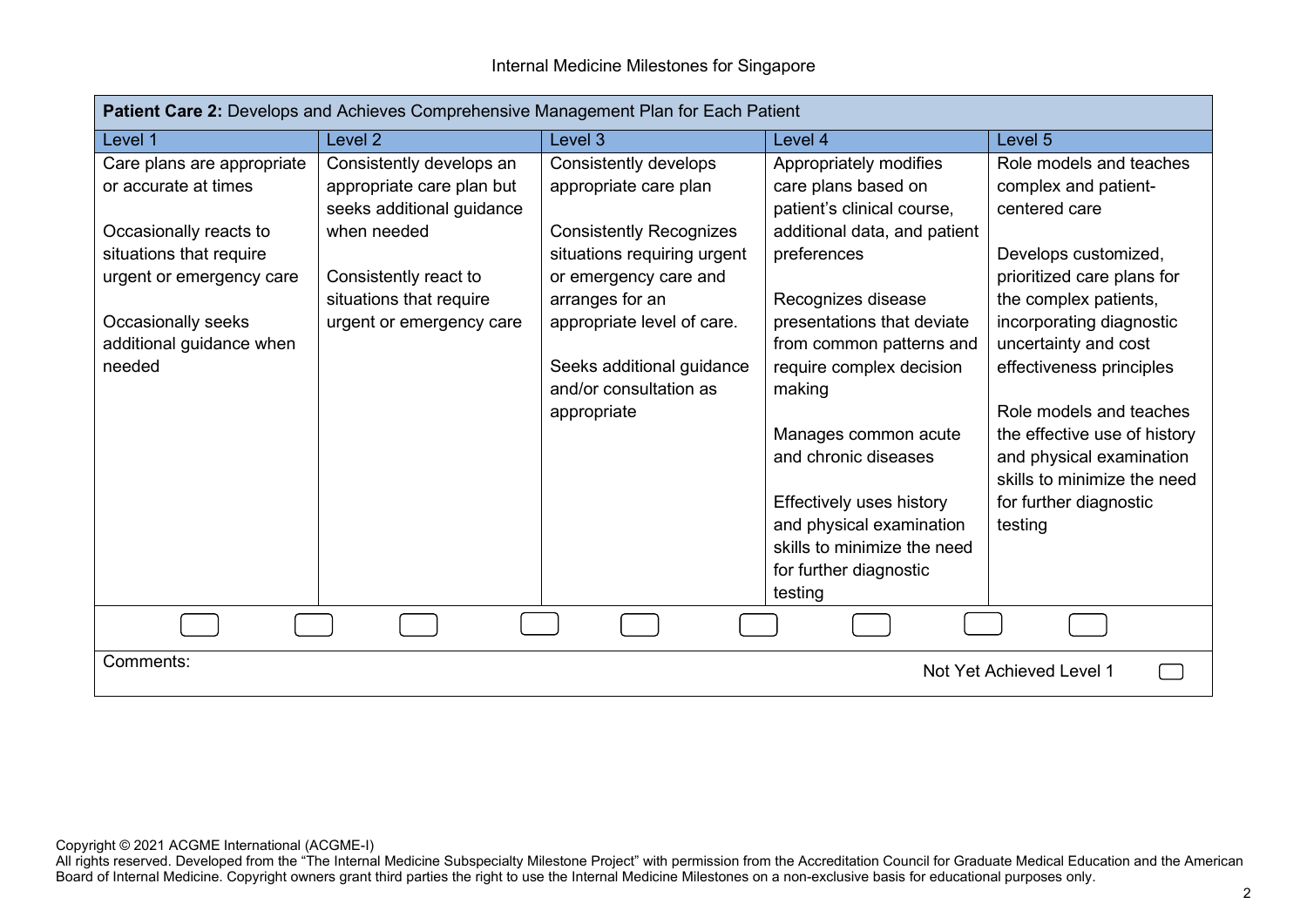| Patient Care 3: Manages Patients with Progressive Responsibility and Independence |                               |                             |                                                   |                           |  |
|-----------------------------------------------------------------------------------|-------------------------------|-----------------------------|---------------------------------------------------|---------------------------|--|
| Level 1                                                                           | Level <sub>2</sub>            | Level 3                     | Level 4                                           | Level 5                   |  |
| Requires direct supervision                                                       | Requires direct and indirect  | Requires indirect           | Appropriately manages                             | Manages unusual, rare, or |  |
| in the delivery of patient                                                        | supervision to ensure         | supervision to ensure       | patients across inpatient                         | complex disorders         |  |
| care                                                                              | patient safety and quality    | patient safety and quality  | and ambulatory clinical                           |                           |  |
|                                                                                   | care                          | care                        | settings who have a broad<br>spectrum of clinical |                           |  |
| Requires direct supervision<br>to manage problems or                              | Requires direct and indirect  | Provides appropriate        | disorders including                               |                           |  |
| common chronic diseases in                                                        | supervision to manage         | preventive care and chronic | undifferentiated syndromes                        |                           |  |
| all appropriate clinical                                                          | problems or common            | disease management in the   |                                                   |                           |  |
| settings                                                                          | chronic diseases in all       | ambulatory setting          | Seeks additional guidance                         |                           |  |
|                                                                                   | appropriate clinical settings |                             | and/or consultation as                            |                           |  |
| Occasionally provides                                                             |                               | Provides comprehensive      | appropriate                                       |                           |  |
| preventive care in all                                                            | <b>Consistently provides</b>  | care for single or multiple |                                                   |                           |  |
| appropriate clinical settings                                                     | preventive care in all        | diagnoses in the inpatient  | Appropriately manages                             |                           |  |
|                                                                                   | appropriate clinical settings | setting                     | situations requiring urgent or                    |                           |  |
| Requires direct supervision<br>to manage patients with                            | with guidance.                | Under supervision, provides | emergent care                                     |                           |  |
| straightforward diagnoses in                                                      | Occasionally requires direct  | appropriate care in the     | Effectively supervises the                        |                           |  |
| all appropriate clinical                                                          | supervision to manage         | intensive care unit         | management decisions of                           |                           |  |
| settings                                                                          | patients with straightforward |                             | the team                                          |                           |  |
|                                                                                   | diagnoses in all appropriate  | Initiates management plans  |                                                   |                           |  |
|                                                                                   | clinical settings             | for urgent or emergent care |                                                   |                           |  |
|                                                                                   |                               |                             |                                                   |                           |  |
|                                                                                   | Manages complex inpatients    |                             |                                                   |                           |  |
|                                                                                   | or patients requiring         |                             |                                                   |                           |  |
|                                                                                   | intensive care with guidance  |                             |                                                   |                           |  |
|                                                                                   |                               |                             |                                                   |                           |  |
| Comments:                                                                         |                               |                             |                                                   | Not Yet Achieved Level 1  |  |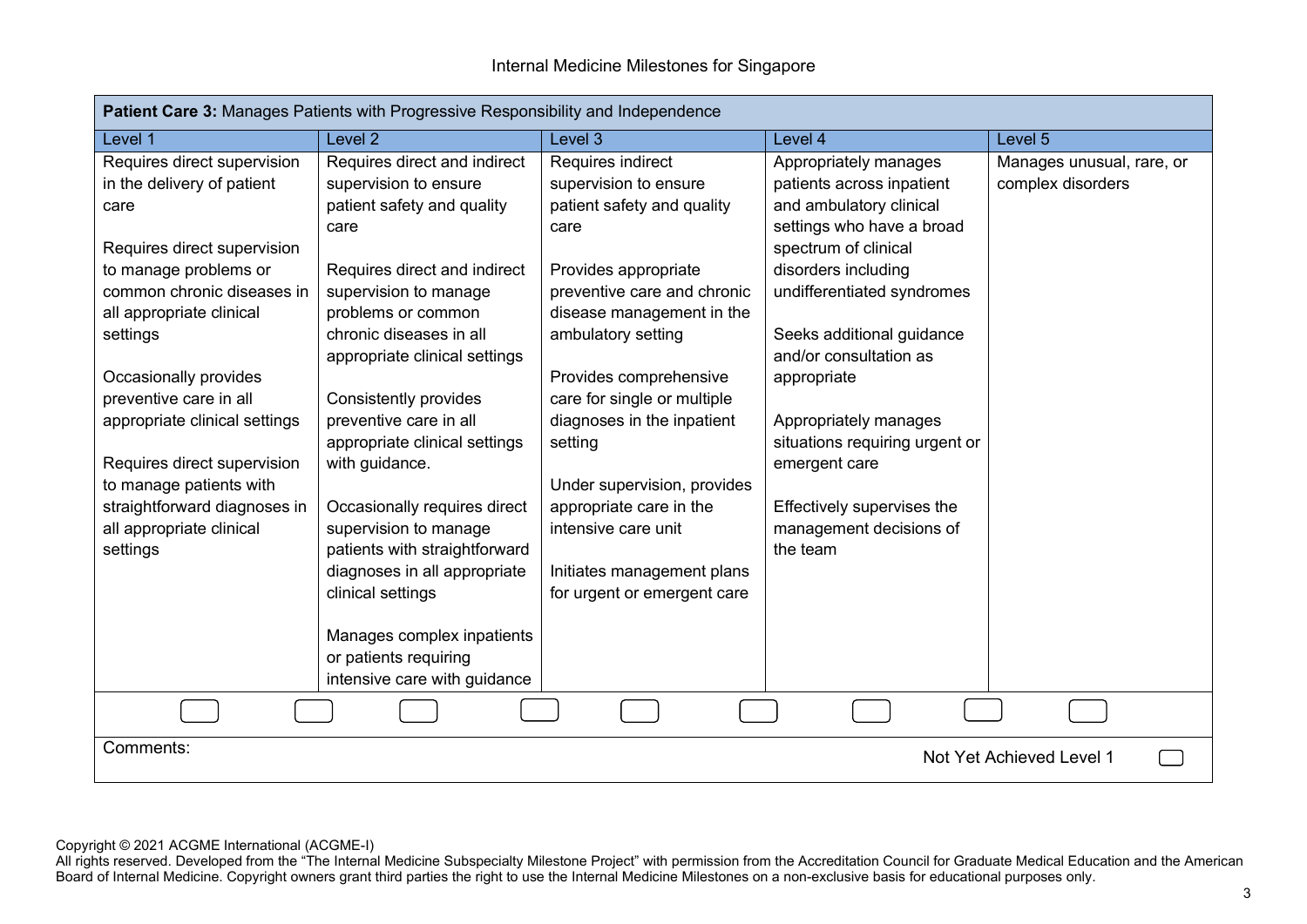| Patient Care 4: Skill in Performing Procedures |                              |                             |                            |                            |  |  |
|------------------------------------------------|------------------------------|-----------------------------|----------------------------|----------------------------|--|--|
| Level 1                                        | Level <sub>2</sub>           | Level <sub>3</sub>          | Level 4                    | Level 5                    |  |  |
| Possesses insufficient                         | Possesses basic technical    | Possesses sufficient        | Consistently demonstrates  | Demonstrates skill to      |  |  |
| technical skill for safe                       | skill for safe completion of | technical skill for the     | technical skill to perform | independently perform and  |  |  |
| completion of common                           | common procedures with       | completion and              | and interpret procedures   | interpret complex          |  |  |
| procedures with                                | appropriate direct           | interpretation of some      | successfully and safely    | procedures that are        |  |  |
| appropriate supervision                        | supervision                  | common procedures with      |                            | anticipated for future     |  |  |
|                                                |                              | appropriate indirect        | Effectively obtains and    | practice                   |  |  |
| Inattentive to patient safety                  | Attentive to patient safety  | supervision                 | documents informed         |                            |  |  |
| and comfort when                               | and comfort when             |                             | consent in challenging     | Demonstrates expertise to  |  |  |
| performing invasive                            | performing procedures        | Consistently manages        | circumstances (e.g.,       | teach and supervise others |  |  |
| procedures                                     |                              | patient safety and comfort  | language or cultural       | in the performance of      |  |  |
|                                                | Recognizes the need to       | when performing             | barriers)                  | procedures                 |  |  |
| Understands, applies, and                      | obtain informed consent      | procedures                  |                            |                            |  |  |
| communicates the ethical                       | for procedures, and          |                             | Quantifies evidence for    |                            |  |  |
| principles of informed                         | effectively obtains it       | Consistently recognizes     | risk- benefit analysis     |                            |  |  |
| consent                                        |                              | appropriate patients,       | during obtainment of       |                            |  |  |
|                                                |                              | indications, and associated | informed consent for       |                            |  |  |
| Recognizes the need to                         |                              | risks in the performance of | complex procedures or      |                            |  |  |
| obtain informed consent                        |                              | procedures                  | therapies                  |                            |  |  |
| for procedures, but                            |                              |                             |                            |                            |  |  |
| ineffectively obtains it                       |                              |                             |                            |                            |  |  |
|                                                |                              |                             |                            |                            |  |  |
| Comments:<br>Not Yet Achieved Level 1          |                              |                             |                            |                            |  |  |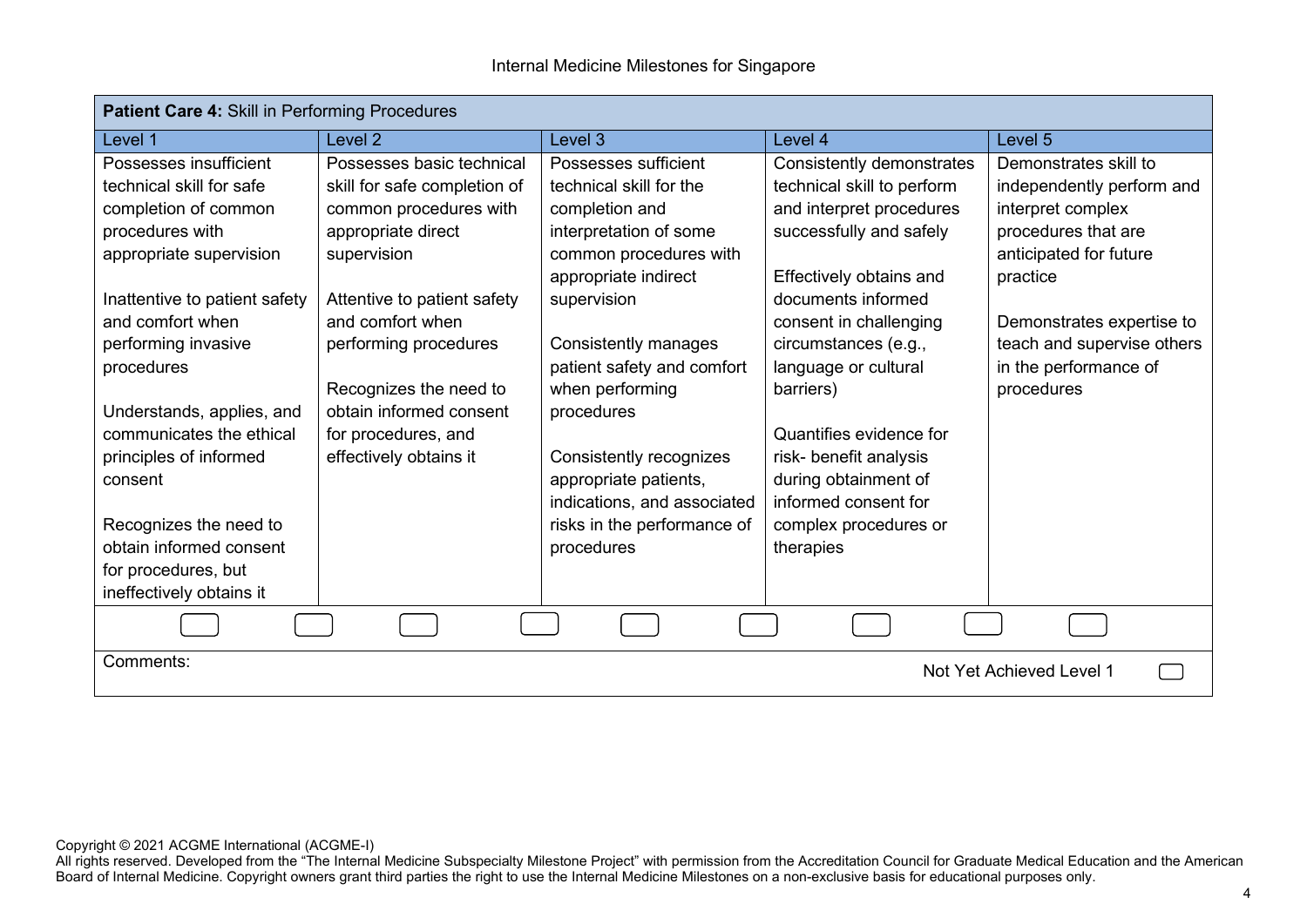| <b>Medical Knowledge 1: Clinical Knowledge</b>                                                                  |                                                                                                                                                                             |                                                                                                                              |                                                                                                                                                                                                                                                                                              |                                                                                                                                                                                                                                                                                                                                    |  |
|-----------------------------------------------------------------------------------------------------------------|-----------------------------------------------------------------------------------------------------------------------------------------------------------------------------|------------------------------------------------------------------------------------------------------------------------------|----------------------------------------------------------------------------------------------------------------------------------------------------------------------------------------------------------------------------------------------------------------------------------------------|------------------------------------------------------------------------------------------------------------------------------------------------------------------------------------------------------------------------------------------------------------------------------------------------------------------------------------|--|
| Level 1                                                                                                         | Level 2                                                                                                                                                                     | Level 3                                                                                                                      | Level 4                                                                                                                                                                                                                                                                                      | Level 5                                                                                                                                                                                                                                                                                                                            |  |
| Possesses basic scientific,<br>socioeconomic, or<br>behavioral knowledge<br>required to provide patient<br>care | Possesses sufficient<br>scientific, socioeconomic,<br>and behavioral knowledge<br>required to provide care for<br>common medical<br>conditions and basic<br>preventive care | Possesses advanced<br>scientific, socioeconomic,<br>and behavioral knowledge<br>required to provide holistic<br>patient care | Possesses the scientific<br>knowledge required to<br>provide care for complex<br>medical conditions and<br>holistic patient care<br>Possesses the<br>socioeconomic and<br>behavioral knowledge<br>required to provide care for<br>complex medical<br>conditions and holistic<br>patient care | Possesses the scientific<br>knowledge required to<br>successfully diagnose and<br>treat medically uncommon,<br>ambiguous, and complex<br>conditions<br>Possesses the<br>socioeconomic and<br>behavioral knowledge<br>required to successfully<br>diagnose and treat<br>medically uncommon,<br>ambiguous, and complex<br>conditions |  |
|                                                                                                                 |                                                                                                                                                                             |                                                                                                                              |                                                                                                                                                                                                                                                                                              |                                                                                                                                                                                                                                                                                                                                    |  |
| Comments:                                                                                                       |                                                                                                                                                                             |                                                                                                                              |                                                                                                                                                                                                                                                                                              | Not Yet Achieved Level 1                                                                                                                                                                                                                                                                                                           |  |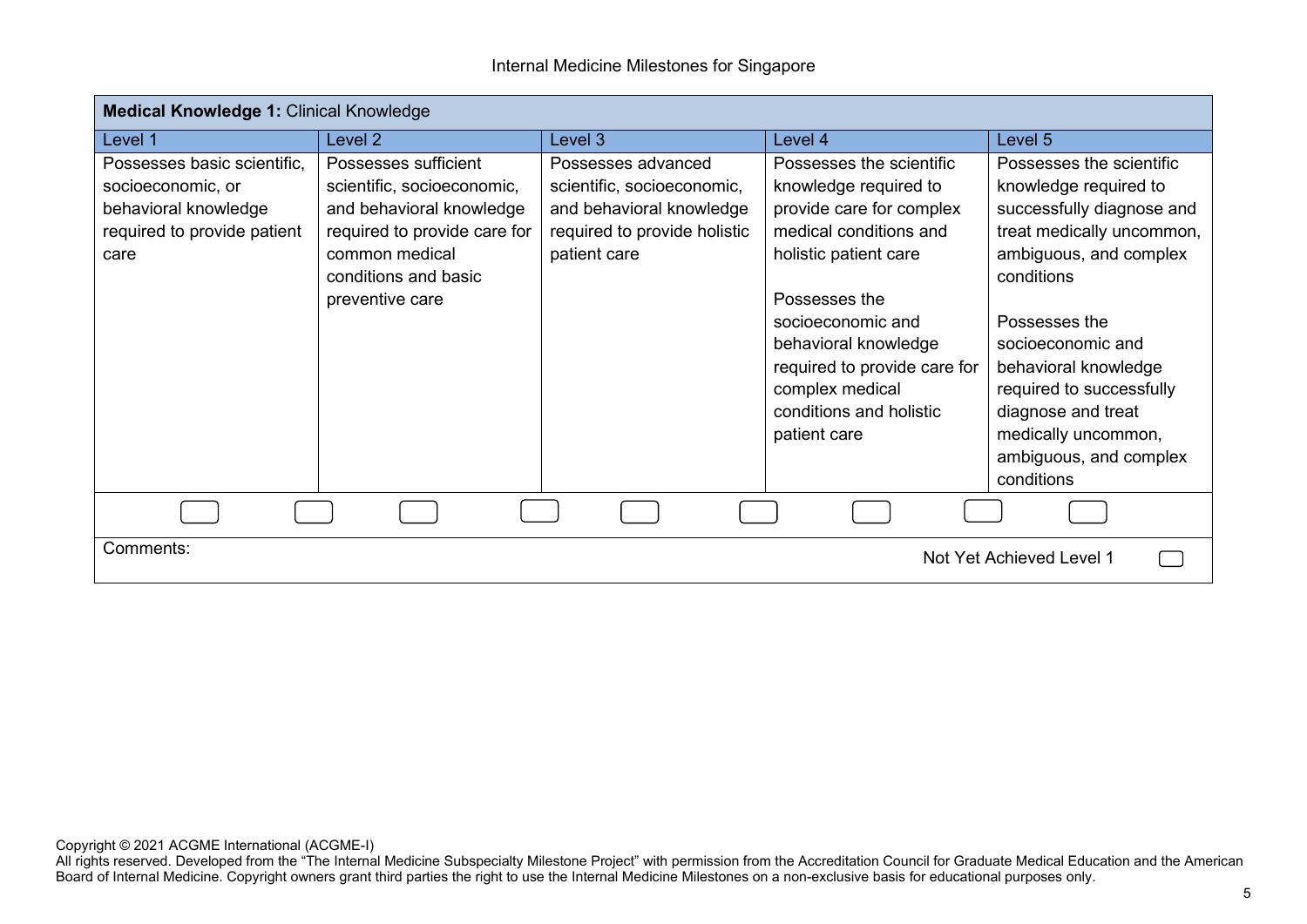| Medical Knowledge 2: Knowledge of Diagnostic Testing and Procedures         |                                                                                                                                                                                                                                                                                                                                                                                                        |                                                                                                                                                                |                                                                                                                                                                      |                                                                                                                                                                                            |  |
|-----------------------------------------------------------------------------|--------------------------------------------------------------------------------------------------------------------------------------------------------------------------------------------------------------------------------------------------------------------------------------------------------------------------------------------------------------------------------------------------------|----------------------------------------------------------------------------------------------------------------------------------------------------------------|----------------------------------------------------------------------------------------------------------------------------------------------------------------------|--------------------------------------------------------------------------------------------------------------------------------------------------------------------------------------------|--|
| Level 1                                                                     | Level <sub>2</sub>                                                                                                                                                                                                                                                                                                                                                                                     | Level 3                                                                                                                                                        | Level 4                                                                                                                                                              | Level 5                                                                                                                                                                                    |  |
| Possesses foundational<br>knowledge of diagnostic<br>testing and procedures | Interprets basic diagnostic<br>tests accurately most of<br>the time<br>Minimally understands the<br>concepts of pre-test<br>probability and test<br>performance<br>characteristics<br>Needs assistance to<br>understand the concepts of<br>pre-test probability and test<br>performance<br>characteristics<br>Minimally understands the<br>rationale and risks<br>associated with common<br>procedures | Interprets basic diagnostic<br>tests accurately<br>Demonstrates a basic<br>understanding of the<br>rationale and risks<br>associated with common<br>procedures | Consistently interprets<br>basic and advanced<br>diagnostic tests accurately<br>Fully understands the<br>rationale and risks<br>associated with common<br>procedures | Anticipates and accounts<br>for pitfalls and biases when<br>interpreting diagnostic<br>tests and procedures<br>Pursues knowledge of new<br>and emerging diagnostic<br>tests and procedures |  |
|                                                                             |                                                                                                                                                                                                                                                                                                                                                                                                        |                                                                                                                                                                |                                                                                                                                                                      |                                                                                                                                                                                            |  |
| Comments:                                                                   |                                                                                                                                                                                                                                                                                                                                                                                                        |                                                                                                                                                                |                                                                                                                                                                      |                                                                                                                                                                                            |  |
|                                                                             |                                                                                                                                                                                                                                                                                                                                                                                                        |                                                                                                                                                                |                                                                                                                                                                      | Not Yet Achieved Level 1                                                                                                                                                                   |  |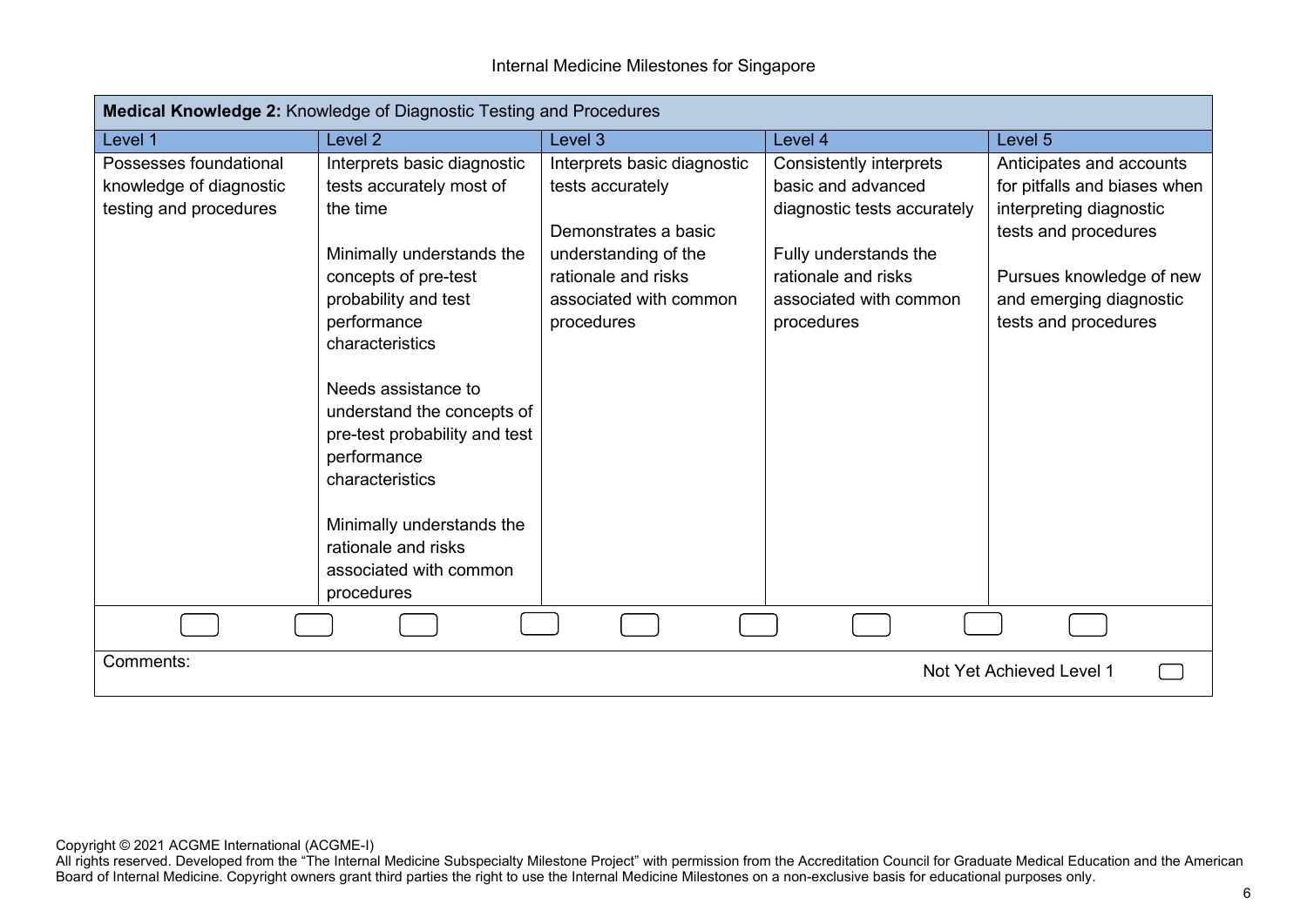| <b>Systems-Based Practice 1: Patient Safety and Quality Improvement</b>                |                                                                                                                                   |                                                                    |                                                                                                             |                                                                                                                         |  |
|----------------------------------------------------------------------------------------|-----------------------------------------------------------------------------------------------------------------------------------|--------------------------------------------------------------------|-------------------------------------------------------------------------------------------------------------|-------------------------------------------------------------------------------------------------------------------------|--|
| Level 1                                                                                | Level <sub>2</sub>                                                                                                                | Level 3                                                            | Level 4                                                                                                     | Level 5                                                                                                                 |  |
| Demonstrates knowledge<br>of common patient safety<br>events                           | Reports patient safety<br>events through institutional<br>reporting systems (actual<br>or simulated)                              | Identifies system factors<br>that lead to patient safety<br>events | Participates in analysis of<br>patient safety events<br>(simulated or actual)                               | Conducts analysis of<br>patient safety events and<br>offers error prevention<br>strategies (simulated or<br>actual)     |  |
| Demonstrates knowledge<br>of how to report patient<br>safety events                    | Describes local quality<br>improvement initiatives<br>(e.g., community<br>vaccination rate, infection<br>rate, smoking cessation) |                                                                    | Participates in disclosure<br>of patient safety events to<br>patients and families<br>(simulated or actual) | Discloses patient safety<br>events to patients and<br>families (simulated or<br>actual)                                 |  |
| Demonstrates knowledge<br>of basic quality<br>improvement<br>methodologies and metrics |                                                                                                                                   |                                                                    | Participates in local quality<br>improvement initiatives                                                    | Demonstrates the skills<br>required to identify,<br>develop, implement, and<br>analyze a quality<br>improvement project |  |
|                                                                                        |                                                                                                                                   |                                                                    |                                                                                                             |                                                                                                                         |  |
| Comments:<br>Not Yet Achieved Level 1                                                  |                                                                                                                                   |                                                                    |                                                                                                             |                                                                                                                         |  |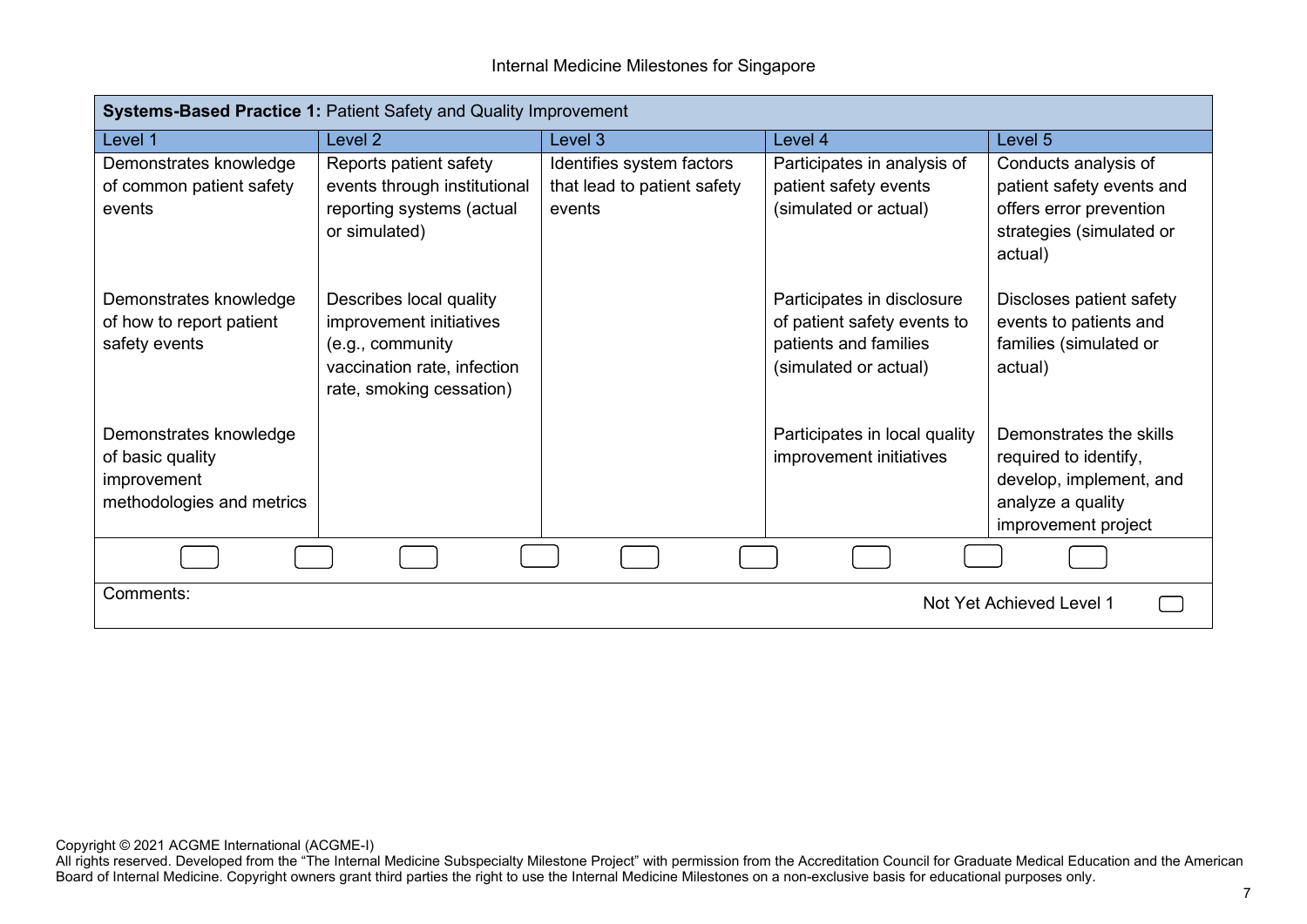| Systems-Based Practice 2: System Navigation for Patient-Centered Care                     |                                                                                                                                    |                                                                                                                                    |                                                                                                                                      |                                                                                                                                                                                |  |
|-------------------------------------------------------------------------------------------|------------------------------------------------------------------------------------------------------------------------------------|------------------------------------------------------------------------------------------------------------------------------------|--------------------------------------------------------------------------------------------------------------------------------------|--------------------------------------------------------------------------------------------------------------------------------------------------------------------------------|--|
| Level 1                                                                                   | Level <sub>2</sub>                                                                                                                 | Level 3                                                                                                                            | Level 4                                                                                                                              | Level 5                                                                                                                                                                        |  |
| Demonstrates knowledge<br>of care coordination                                            | Coordinates care of<br>patients in routine clinical<br>situations effectively using<br>the roles of the<br>interprofessional teams | Coordinates care of<br>patients in routine clinical<br>situations effectively using<br>the roles of the<br>interprofessional teams | Coordinates care of<br>patients in complex clinical<br>situations effectively using<br>the roles of their<br>interprofessional teams | Role models effective<br>coordination of patient-<br>centered care among<br>different disciplines and<br>specialties                                                           |  |
| Identifies key elements for<br>safe and effective<br>transitions of care and<br>hand-offs | Performs safe and<br>effective transitions of<br>care/hand-offs in routine<br>clinical situations                                  | Performs safe and<br>effective transitions of<br>care/hand-offs in routine<br>clinical situations                                  | Performs safe and<br>effective transitions of<br>care/hand-offs in complex<br>clinical situations                                    | Role models and<br>advocates for safe and<br>effective transitions of<br>care/hand-offs within and<br>across health care delivery<br>systems, including<br>outpatient settings |  |
| Demonstrates knowledge<br>of population and<br>community health needs<br>and disparities  | Identifies specific<br>population and community<br>health needs and<br>inequities for their local<br>population                    | Identifies specific<br>population and community<br>health needs and<br>inequities for their local<br>population                    | Uses local resources<br>effectively to meet the<br>needs of a patient<br>population and community                                    | Participates in changing<br>and adapting practice to<br>provide for the needs of<br>specific populations                                                                       |  |
|                                                                                           |                                                                                                                                    |                                                                                                                                    |                                                                                                                                      |                                                                                                                                                                                |  |
| Comments:<br>Not Yet Achieved Level 1                                                     |                                                                                                                                    |                                                                                                                                    |                                                                                                                                      |                                                                                                                                                                                |  |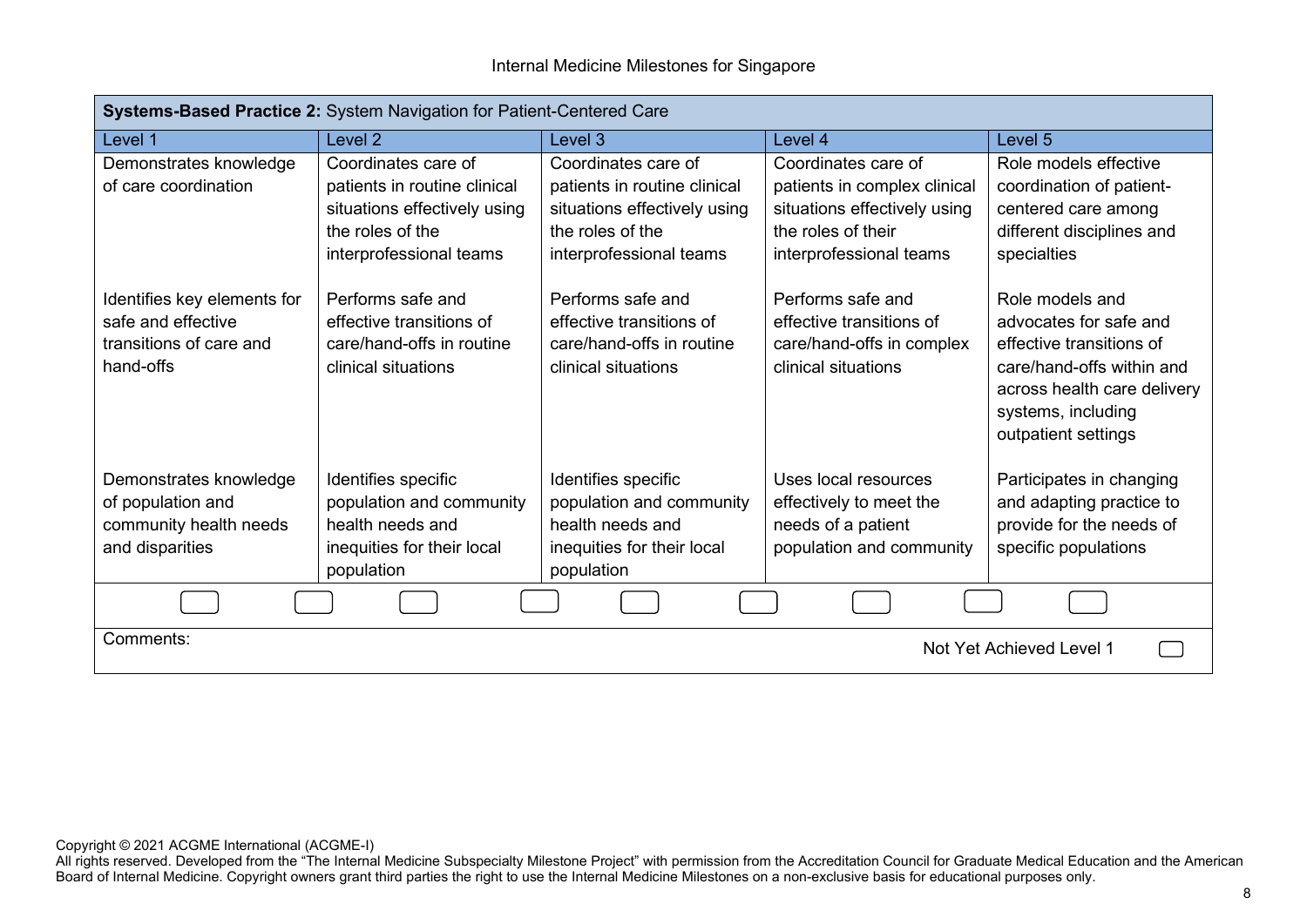| Practice-Based Learning and Improvement 1: Evidence-Based and Informed Practice                                                                        |                                                                                                                     |                                                                                                                                  |                                                                                                                                                                     |                                                                                                                                                    |  |  |
|--------------------------------------------------------------------------------------------------------------------------------------------------------|---------------------------------------------------------------------------------------------------------------------|----------------------------------------------------------------------------------------------------------------------------------|---------------------------------------------------------------------------------------------------------------------------------------------------------------------|----------------------------------------------------------------------------------------------------------------------------------------------------|--|--|
| Level 1                                                                                                                                                | Level 2                                                                                                             | Level 3                                                                                                                          | Level 4                                                                                                                                                             | Level 5                                                                                                                                            |  |  |
| Demonstrates how to<br>access and use available<br>evidence, and incorporate<br>patient preferences and<br>values to take care of a<br>routine patient | Articulates clinical<br>questions and elicits<br>patient preferences and<br>values to guide evidence-<br>based care | Locates and applies the<br>best available evidence,<br>integrated with patient<br>preference, to the care of<br>complex patients | Critically appraises and<br>applies evidence even in<br>the face of uncertainty and<br>conflicting evidence to<br>guide care, tailored to the<br>individual patient | Coaches others to critically<br>appraise and apply<br>evidence for complex<br>patients; and/or<br>participates in the<br>development of guidelines |  |  |
|                                                                                                                                                        |                                                                                                                     |                                                                                                                                  |                                                                                                                                                                     |                                                                                                                                                    |  |  |
| Comments:                                                                                                                                              | <u>Not Yet Achieved Level 1</u>                                                                                     |                                                                                                                                  |                                                                                                                                                                     |                                                                                                                                                    |  |  |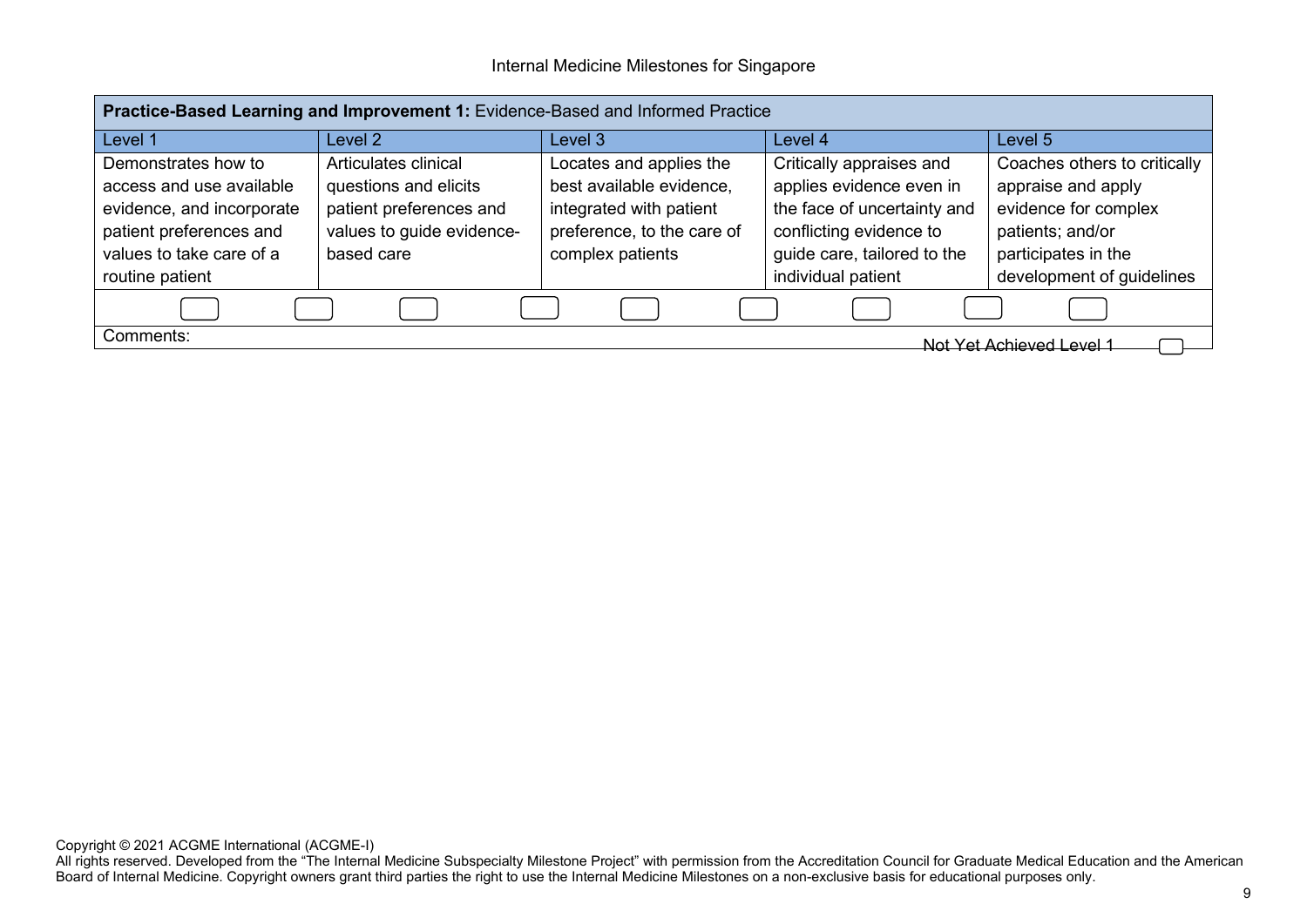| Practice-Based Learning and Improvement 2: Reflective Practice and Commitment to Personal Growth      |                                                                                                                        |                                                                                                                                            |                                                                                                                                   |                                                                                            |  |
|-------------------------------------------------------------------------------------------------------|------------------------------------------------------------------------------------------------------------------------|--------------------------------------------------------------------------------------------------------------------------------------------|-----------------------------------------------------------------------------------------------------------------------------------|--------------------------------------------------------------------------------------------|--|
| Level 1                                                                                               | Level 2                                                                                                                | Level 3                                                                                                                                    | Level 4                                                                                                                           | Level 5                                                                                    |  |
| Accepts responsibility for<br>personal and professional<br>development by<br>establishing goals       | Demonstrates openness to<br>performance data<br>(feedback and other input)<br>to inform goals                          | Seeks performance data<br>episodically, with<br>adaptability and humility                                                                  | Intentionally seeks<br>performance data<br>consistently, with<br>adaptability and humility                                        | Role models consistently<br>seeking performance data,<br>with adaptability and<br>humility |  |
| Identifies the factors that<br>contribute to gap(s)<br>between expectations and<br>actual performance | Analyzes and reflects on<br>the factors that contribute<br>to gap(s) between<br>expectations and actual<br>performance | Analyzes, reflects on, and<br>institutes behavioral<br>change(s) to narrow the<br>gap(s) between<br>expectations and actual<br>performance | Challenges assumptions<br>and considers alternatives<br>in narrowing the gap(s)<br>between expectations and<br>actual performance | Coaches others on<br>reflective practice                                                   |  |
| Actively seeks<br>opportunities to improve                                                            | Designs and implements a<br>learning plan, with<br>prompting                                                           | Independently creates and<br>implements a learning plan                                                                                    | Uses performance data to<br>measure the effectiveness<br>of the learning plan and,<br>when necessary, improves<br>it              | Facilitates the design and<br>implementation of learning<br>plans for others               |  |
|                                                                                                       |                                                                                                                        |                                                                                                                                            |                                                                                                                                   |                                                                                            |  |
| Comments:<br>Not Yet Achieved Level 1                                                                 |                                                                                                                        |                                                                                                                                            |                                                                                                                                   |                                                                                            |  |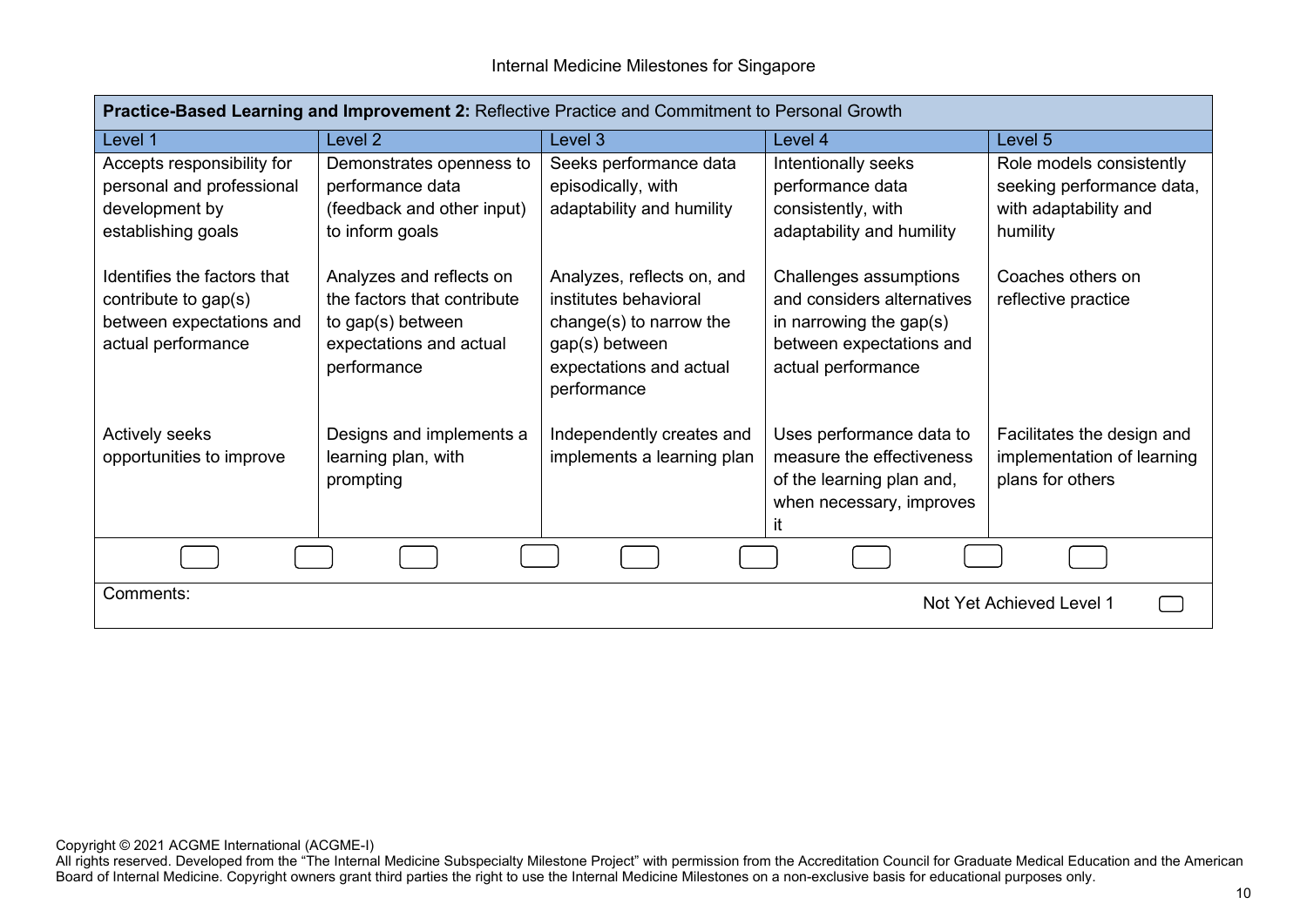| <b>Professionalism 1: Professional Behavior and Ethical Principles</b>                                                                                                                                                                          |                                                                             |                                                                                            |                                                                                                                                                                                                                 |                                                                                                                                           |
|-------------------------------------------------------------------------------------------------------------------------------------------------------------------------------------------------------------------------------------------------|-----------------------------------------------------------------------------|--------------------------------------------------------------------------------------------|-----------------------------------------------------------------------------------------------------------------------------------------------------------------------------------------------------------------|-------------------------------------------------------------------------------------------------------------------------------------------|
| Level 1                                                                                                                                                                                                                                         | Level <sub>2</sub>                                                          | Level 3                                                                                    | Level 4                                                                                                                                                                                                         | Level 5                                                                                                                                   |
| Identifies and describes<br>potential triggers for<br>professionalism lapses                                                                                                                                                                    | Demonstrates insight into<br>professional behavior in<br>routine situations | Demonstrates professional<br>behavior in complex or<br>stressful situations                | Recognizes situations that<br>may trigger<br>professionalism lapses and<br>intervenes to prevent<br>lapses in self and others                                                                                   | Coaches others when their<br>behavior fails to meet<br>professional expectations                                                          |
| Describes when and how<br>to appropriately report<br>professionalism lapses,<br>including strategies for<br>addressing common<br>barriers                                                                                                       | Takes responsibility for<br>own professionalism<br>lapses                   | Analyzes complex<br>situations using ethical<br>principles                                 | Recognizes and utilizes<br>appropriate resources for<br>managing and resolving<br>ethical dilemmas as<br>needed (e.g., ethics<br>consultations, literature<br>review, risk<br>management/legal<br>consultation) | Identifies and seeks to<br>address system-level<br>factors that induce or<br>exacerbate ethical<br>problems or impede their<br>resolution |
| Demonstrates knowledge<br>of the ethical principles<br>underlying informed<br>consent, surrogate<br>decision making, advance<br>directives, confidentiality,<br>error disclosure,<br>stewardship of limited<br>resources, and related<br>topics | Analyzes straightforward<br>situations using ethical<br>principles          | Recognizes need to seek<br>help in managing and<br>resolving complex ethical<br>situations |                                                                                                                                                                                                                 |                                                                                                                                           |
|                                                                                                                                                                                                                                                 |                                                                             |                                                                                            |                                                                                                                                                                                                                 |                                                                                                                                           |
| Comments:<br>Not Yet Achieved Level 1                                                                                                                                                                                                           |                                                                             |                                                                                            |                                                                                                                                                                                                                 |                                                                                                                                           |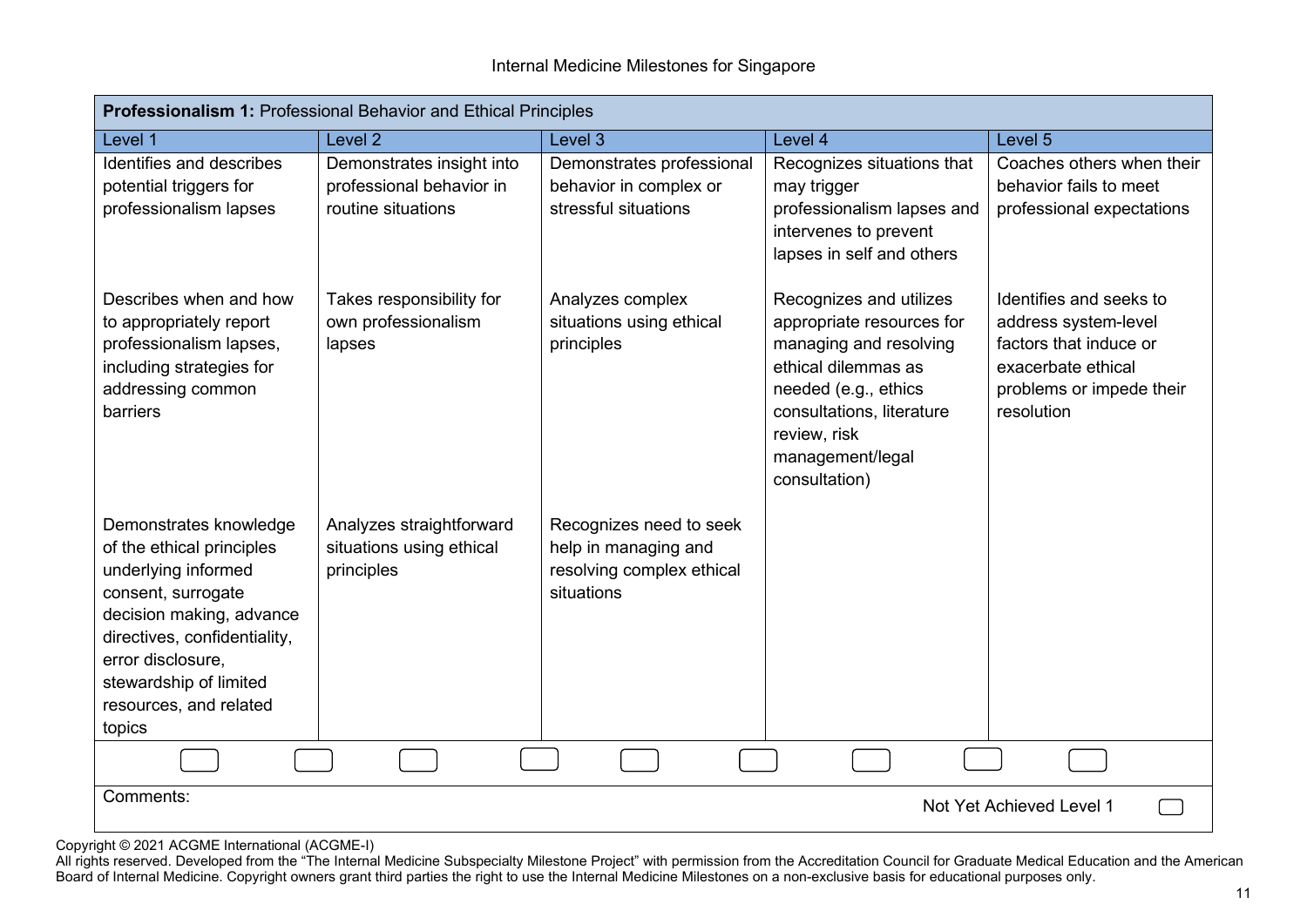| Professionalism 2: Accountability/Conscientiousness                                                                                                                                                                 |                                                                                                                                                             |                                                                                                                                               |                                                                                                                             |                                       |  |
|---------------------------------------------------------------------------------------------------------------------------------------------------------------------------------------------------------------------|-------------------------------------------------------------------------------------------------------------------------------------------------------------|-----------------------------------------------------------------------------------------------------------------------------------------------|-----------------------------------------------------------------------------------------------------------------------------|---------------------------------------|--|
| Level 1                                                                                                                                                                                                             | Level <sub>2</sub>                                                                                                                                          | Level 3                                                                                                                                       | Level 4                                                                                                                     | Level 5                               |  |
| Takes responsibility for<br>failure to complete tasks<br>and responsibilities,<br>identifies potential<br>contributing factors, and<br>describes strategies for<br>ensuring timely task<br>completion in the future | Performs clinical and non-<br>clinical tasks and<br>responsibilities in a timely<br>manner with appropriate<br>attention to detail in routine<br>situations | Performs tasks and<br>responsibilities in a timely<br>manner with appropriate<br>attention to detail in<br>complex or stressful<br>situations | Recognizes situations that<br>may impact others' ability<br>to complete tasks and<br>responsibilities in a timely<br>manner | Takes ownership of system<br>outcomes |  |
| Responds promptly to<br>requests or reminders to<br>complete tasks and<br>responsibilities                                                                                                                          | Recognizes situations that<br>may impact own ability to<br>complete tasks and<br>responsibilities in a timely<br>manner                                     | Proactively implements<br>strategies to ensure that<br>the needs of patients,<br>teams, and systems are<br>met                                |                                                                                                                             |                                       |  |
|                                                                                                                                                                                                                     |                                                                                                                                                             |                                                                                                                                               |                                                                                                                             |                                       |  |
| Comments:<br>Not Yet Achieved Level 1                                                                                                                                                                               |                                                                                                                                                             |                                                                                                                                               |                                                                                                                             |                                       |  |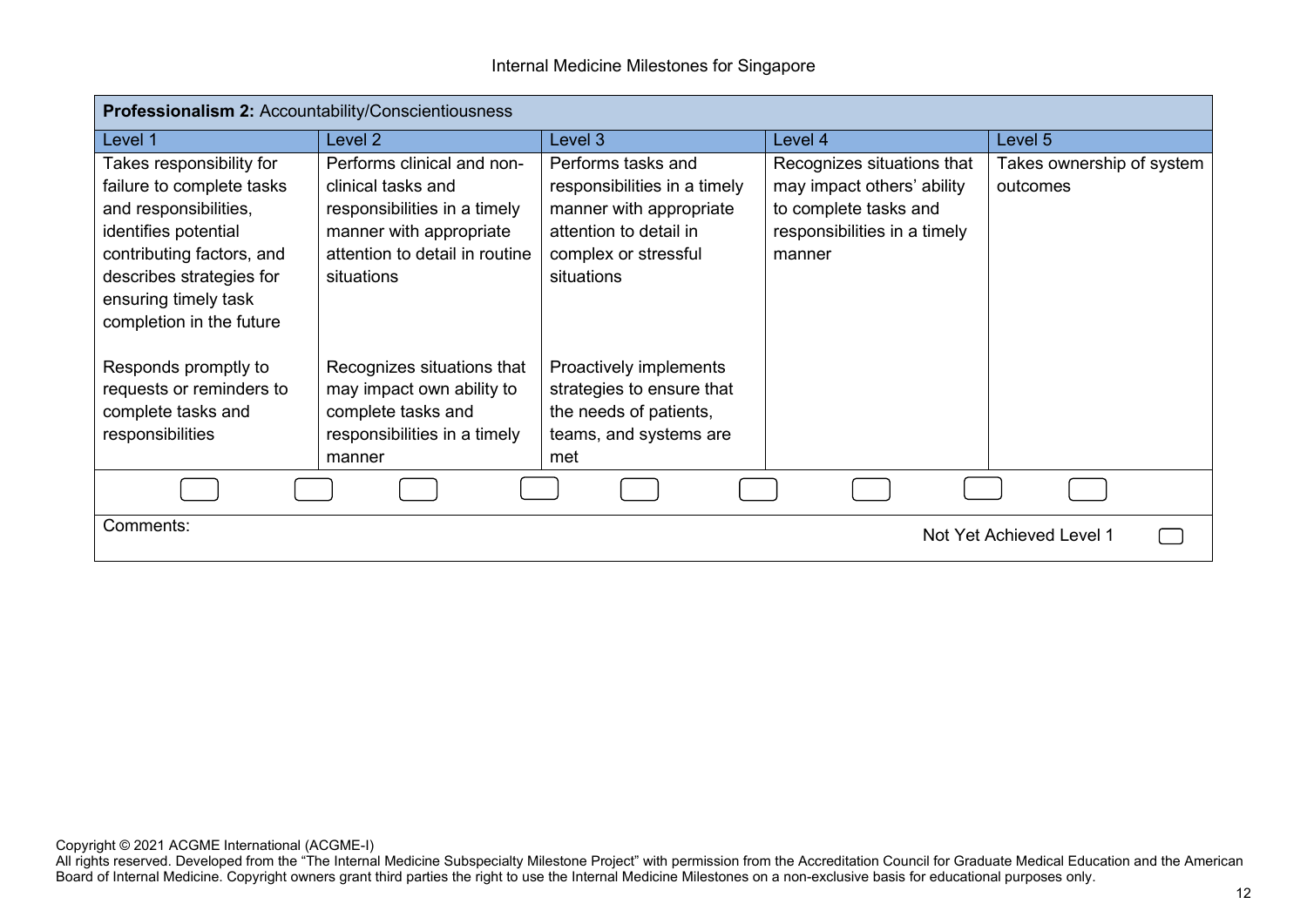| <b>Professionalism 3: Self-Awareness and Help-Seeking</b>                        |                                                                                  |                                                                                                                     |                                                                                                                  |                                                                                                                                 |
|----------------------------------------------------------------------------------|----------------------------------------------------------------------------------|---------------------------------------------------------------------------------------------------------------------|------------------------------------------------------------------------------------------------------------------|---------------------------------------------------------------------------------------------------------------------------------|
| Level 1                                                                          | Level 2                                                                          | Level 3                                                                                                             | Level 4                                                                                                          | Level 5                                                                                                                         |
| Recognizes status of<br>personal and professional<br>well-being, with assistance | Independently recognizes<br>status of personal and<br>professional well-being    | With assistance, proposes<br>a plan to optimize personal<br>and professional well-<br>being                         | Independently develops a<br>plan to optimize personal<br>and professional well-<br>being                         | Coaches others when<br>emotional responses or<br>limitations in<br>knowledge/skills do not<br>meet professional<br>expectations |
| Recognizes limits in the<br>knowledge/skills of self or<br>team, with assistance | Independently recognizes<br>limits in the<br>knowledge/skills of self or<br>team | With assistance, proposes<br>a plan to remediate or<br>improve limits in the<br>knowledge/skills of self or<br>team | Independently develops a<br>plan to remediate or<br>improve limits in the<br>knowledge/skills of self or<br>team |                                                                                                                                 |
|                                                                                  | Demonstrates appropriate<br>help-seeking behaviors                               |                                                                                                                     |                                                                                                                  |                                                                                                                                 |
|                                                                                  |                                                                                  |                                                                                                                     |                                                                                                                  |                                                                                                                                 |
| Comments:<br>Not Yet Achieved Level 1                                            |                                                                                  |                                                                                                                     |                                                                                                                  |                                                                                                                                 |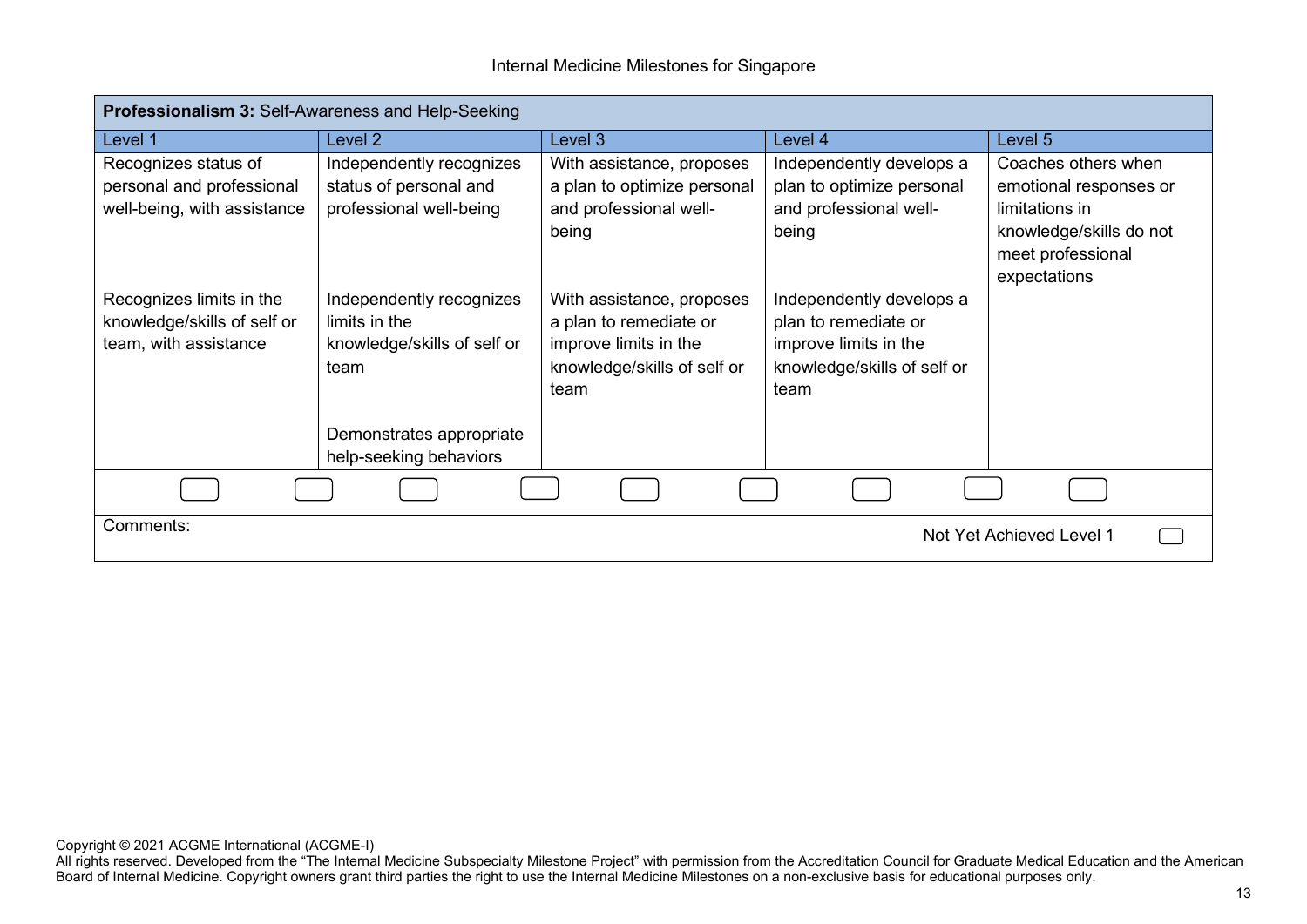| Interpersonal and Communication Skills 1: Patient- and Family-Centered Communication                                                                                                          |                                                                                                                                                                                                                   |                                                                                                                                                                                                   |                                                                                                                                                                            |                                                                                                                                                |
|-----------------------------------------------------------------------------------------------------------------------------------------------------------------------------------------------|-------------------------------------------------------------------------------------------------------------------------------------------------------------------------------------------------------------------|---------------------------------------------------------------------------------------------------------------------------------------------------------------------------------------------------|----------------------------------------------------------------------------------------------------------------------------------------------------------------------------|------------------------------------------------------------------------------------------------------------------------------------------------|
| Level 1                                                                                                                                                                                       | Level <sub>2</sub>                                                                                                                                                                                                | Level 3                                                                                                                                                                                           | Level 4                                                                                                                                                                    | Level 5                                                                                                                                        |
| Uses language and non-<br>verbal behavior to<br>demonstrate respect and<br>establish rapport                                                                                                  | Establishes a therapeutic<br>relationship in<br>straightforward encounters<br>using active listening and<br>clear language                                                                                        | Establishes a therapeutic<br>relationship in challenging<br>patient encounters                                                                                                                    | Easily establishes<br>therapeutic relationships,<br>with attention to<br>patient/family concerns<br>and context, regardless of<br>complexity                               | Mentors others in<br>situational awareness and<br>critical self-reflection to<br>consistently develop<br>positive therapeutic<br>relationships |
| Identifies common barriers<br>to effective communication<br>(e.g., language, disability)<br>while accurately<br>communicating own role<br>within the health care<br>system                    | Identifies complex barriers<br>to effective communication<br>(e.g., health literacy,<br>cultural)                                                                                                                 | When prompted, reflects<br>on personal biases while<br>attempting to minimize<br>communication barriers                                                                                           | Independently recognizes<br>personal biases while<br>attempting to proactively<br>minimize communication<br>barriers                                                       | Role models self-<br>awareness practice while<br>identifying teaching a<br>contextual approach to<br>minimize communication<br>barriers        |
| Identifies the need to<br>adjust communication<br>strategies based on<br>assessment of<br>patient/family expectations<br>and understanding of their<br>health status and<br>treatment options | Organizes and initiates<br>communication with<br>patient/family by<br>introducing stakeholders,<br>setting the agenda,<br>clarifying expectations, and<br>verifying an understanding<br>of the clinical situation | With guidance, sensitively<br>and compassionately<br>delivers medical<br>information; elicits<br>patient/family values, goals<br>and preferences; and<br>acknowledges uncertainty<br>and conflict | Independently uses shared<br>decision making to align<br>patient/family values,<br>goals, and preferences<br>with treatment options to<br>make a personalized care<br>plan | Role models shared<br>decision making in<br>patient/family<br>communication in<br>situations with a high<br>degree of<br>uncertainty/conflict  |
|                                                                                                                                                                                               |                                                                                                                                                                                                                   |                                                                                                                                                                                                   |                                                                                                                                                                            |                                                                                                                                                |
| Comments:<br>Not Yet Achieved Level 1                                                                                                                                                         |                                                                                                                                                                                                                   |                                                                                                                                                                                                   |                                                                                                                                                                            |                                                                                                                                                |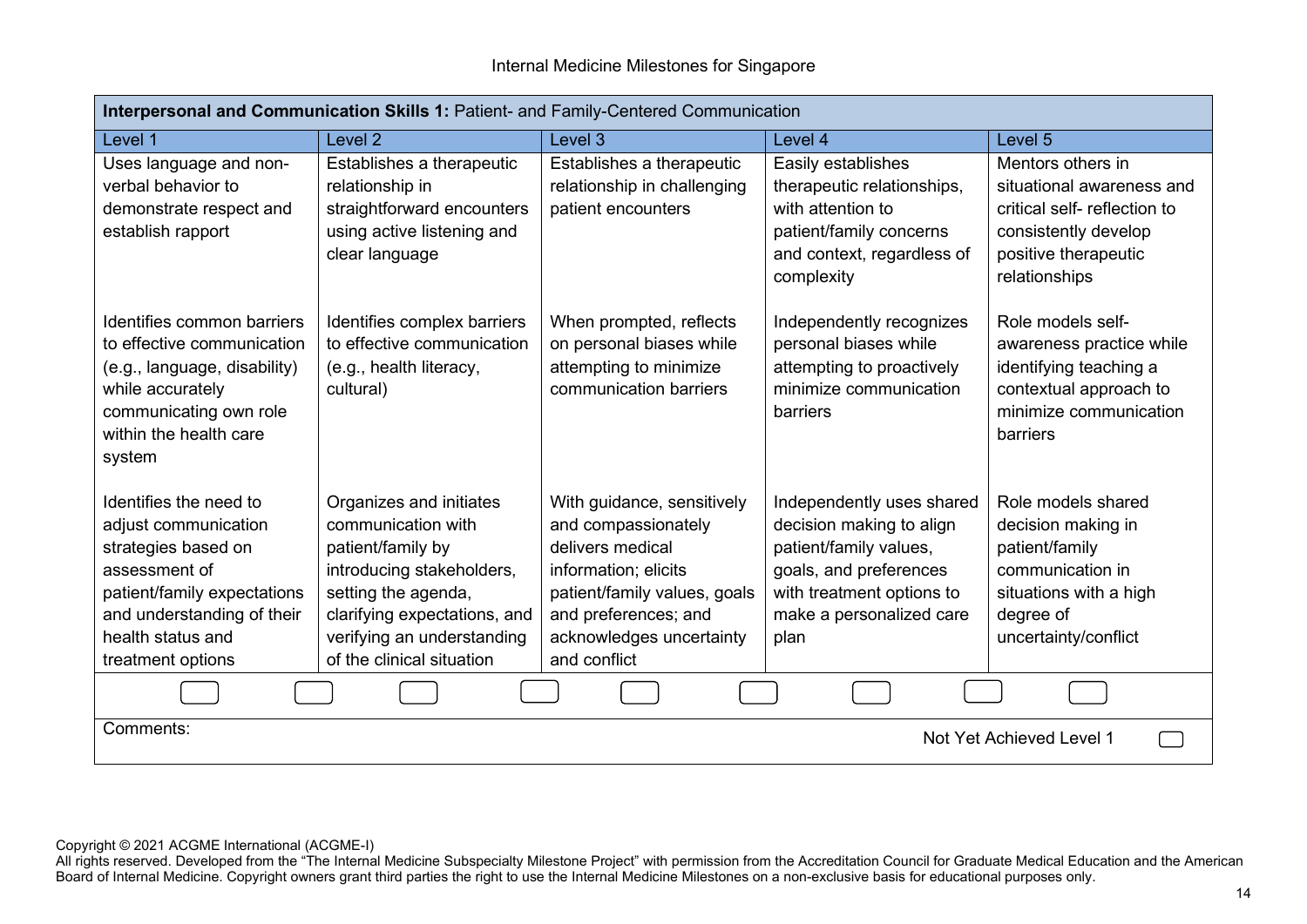| Interpersonal and Communication Skills 2: Interprofessional and Team Communication |                                                                              |                                                                            |                                                                                                                 |                                                                                                                                                 |
|------------------------------------------------------------------------------------|------------------------------------------------------------------------------|----------------------------------------------------------------------------|-----------------------------------------------------------------------------------------------------------------|-------------------------------------------------------------------------------------------------------------------------------------------------|
| Level 1                                                                            | Level <sub>2</sub>                                                           | Level 3                                                                    | Level 4                                                                                                         | Level 5                                                                                                                                         |
| Respectfully requests a<br>consultation                                            | Clearly and concisely<br>requests a consultation                             | Checks own understanding<br>of consultant<br>recommendations               | Coordinates<br>recommendations from<br>different members of the<br>health care team to<br>optimize patient care | Role models flexible<br>communication strategies<br>that value input from all<br>health care team<br>members, resolving<br>conflict when needed |
| Respectfully receives a<br>consultation request                                    | Clearly and concisely<br>responds to a consultation<br>request               | Checks understanding of<br>recommendations when<br>providing consultation  | Communicates feedback<br>and constructive criticism<br>to superiors                                             | Facilitates regular health<br>care team-based feedback<br>in complex situations                                                                 |
| Uses language that values<br>all members of the health<br>care team                | Communicates information<br>effectively with all health<br>care team members | Uses active listening to<br>adapt communication style<br>to fit team needs |                                                                                                                 |                                                                                                                                                 |
|                                                                                    | Solicits feedback on<br>performance as a member<br>of the health care team   | Communicates concerns<br>and provides feedback to<br>peers and learners    |                                                                                                                 |                                                                                                                                                 |
|                                                                                    |                                                                              |                                                                            |                                                                                                                 |                                                                                                                                                 |
| Comments:<br>Not Yet Achieved Level 1                                              |                                                                              |                                                                            |                                                                                                                 |                                                                                                                                                 |